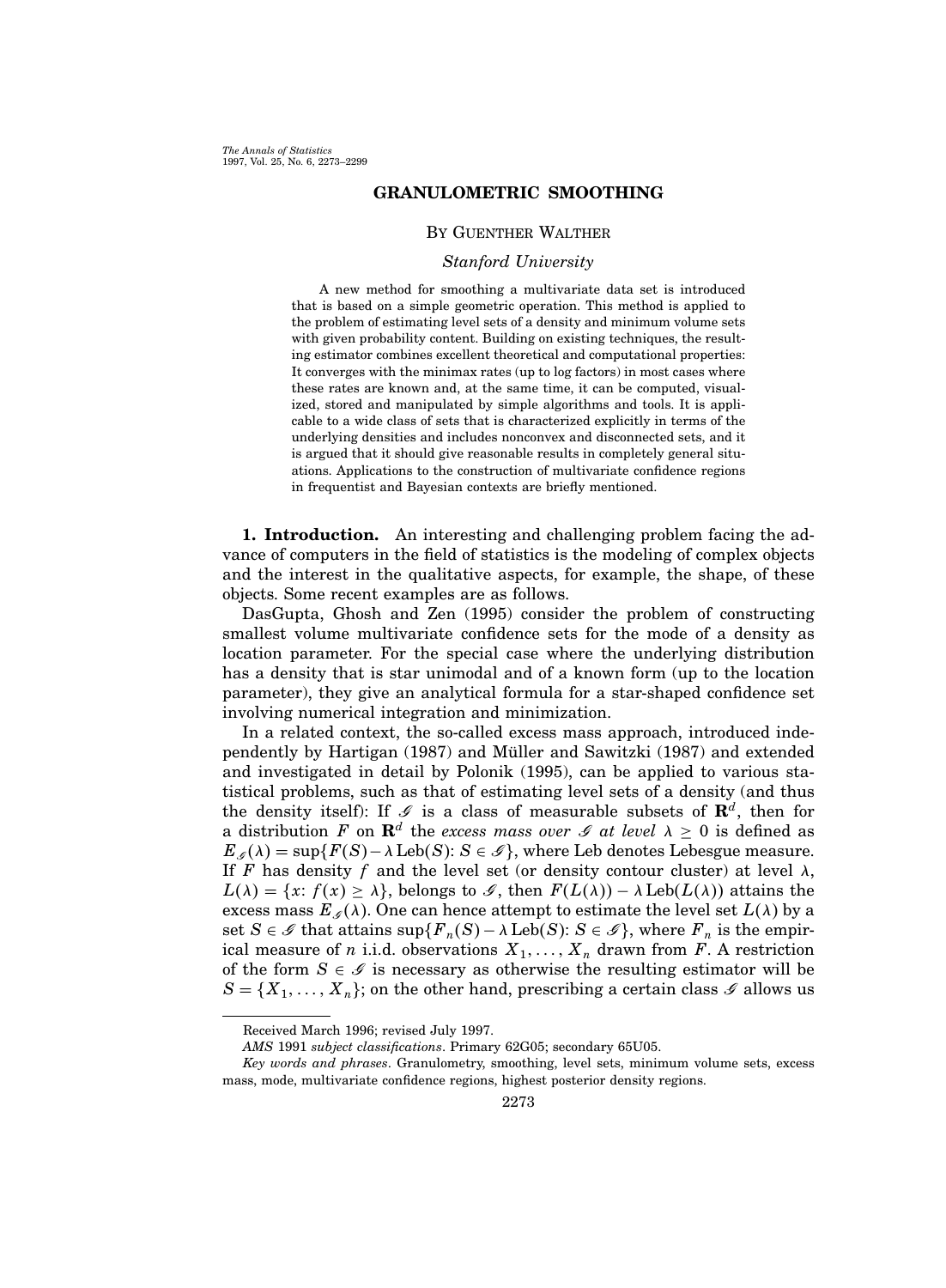to model qualitative aspects of the level sets. From a practical point of view, however, this approach will, in general, flounder on the maximization over the class  $\mathscr S$  necessary to find the set that attains the sup above. Note that sets are infinite-dimensional objects. Algorithms have been devised only for simple classes  $\mathscr{I}$ , like the class of convex sets in  $\mathbb{R}^2$  and the class of ellipsoids in  $\mathbb{R}^d$ by Hartigan (1987) and Nolan (1991), respectively. The excess mass approach has the advantage that it outperforms traditional density estimates when the density has a jump.

A different problem arises when one intends to use an estimate of the density to estimate the minimum volume set with given probability content  $1-\alpha$ , that is, the set  $L(\lambda)$  where  $\lambda$  is such that  $F(L(\lambda)) = 1 - \alpha$ . A trial-and-error procedure would be necessary to find the right level  $\lambda$ , with each trial involving contouring and numerical integration of the density estimate. This minimum volume set arises in a Bayesian context as a highest posterior density set if f given previously denotes the posterior density. In any case the challenging task arises to implement a data structure on the computer to store a possibly high-dimensional boundary of a complicated set and effectively work with that implementation.

These examples show that for such set-valued estimation problems the statistical theory should not be considered separately from computational issues. The aim of this paper is to show that in the preceding context the underlying geometry suggests methods and tools that give rise to estimators that offer both excellent computational and theoretical properties for a very wide and flexible class of sets. The idea for these methods derives from Blaschke's rolling theorem. Blaschke (1949) gave necessary and sufficient conditions for a ball to roll freely inside a convex body in  ${\bf R}^2$  or  ${\bf R}^3.$  Section 2 will generalize this idea by characterizing the class of compact sets that allow a ball of fixed radius to roll freely inside and outside the set. The resulting class of sets is very flexible, allowing nonconvex and disconnected sets. It is shown that a large class of densities has level sets satisfying this requirement. Section 3 shows how this characterization can be used to "smooth" a multivariate data set and to devise estimators for the problem of estimating level sets and minimum volume sets with given probability content. The theoretical and computational properties of these estimators are analyzed in detail. The main theorem gives rates of convergence for these estimators that coincide with the minimax rates, up to log factors, in most cases where the minimax rates are known. Section 4 discusses the advantages of the new estimator over competing techniques and touches on some important applications. All proofs are deferred to Section 5.

For further literature on the problems of level set estimation and the vast area of confidence sets, see the references in Polonik (1995) and DasGupta, Ghosh and Zen (1995), respectively, and for minimax results in the context of set-valued estimation, see Mammen and Tsybakov (1995) and the references given therein.

**2. The geometric approach.** The setting throughout is  $\mathbb{R}^d$  equipped with the standard inner product  $\langle \cdot, \cdot \rangle$  and Euclidean norm  $|\cdot|$ .  $B_r(x)$  denotes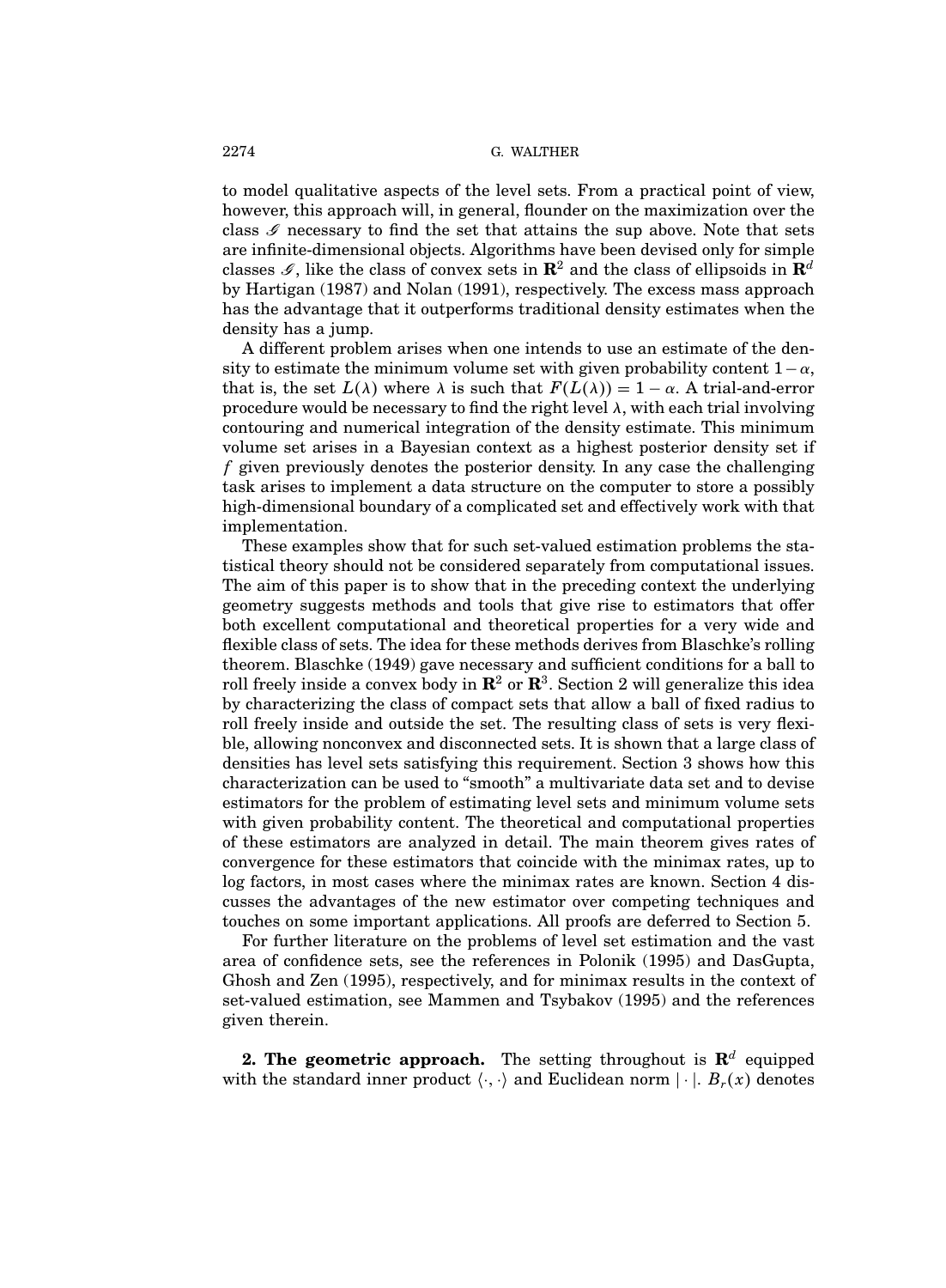${\rm the\ closed\ ball\ in\ }{\bf R}^d \text{ with radius $r$ centered at $x$, and $B:=B_1(0),\,S^{d-1}:=\partial B$.}$ If A is a subset of  $\mathbf{R}^d$ , then  $A^c$ ,  $\overline{A}$ , int A and ∂A denote the complement, closure, interior and boundary of A, respectively. Further  $d(x, A) := \inf_{a \in A} |x-a|$ for  $x \in \mathbf{R}^d$ . For  $A, C \subset \mathbf{R}^d$  and  $\lambda \in \mathbf{R}$ , write  $\lambda A := \{\lambda a : a \in A\}$  and denote by

$$
A \oplus C = \{a + c : a \in A, c \in C\}
$$

the  $Minkowski$  addition of  $A$  and  $C$ , and by

$$
A \ominus C = \{x \colon x + C \subset A\}
$$

the Minkowski difference, where we write  $x + C$  for  $\{x\} + C$ . One then checks that

(1) 
$$
A \ominus C = (A^c \oplus (-1)C)^c.
$$

For  $\varepsilon \in \mathbf{R}$  we use the abbreviation

$$
A_{\varepsilon} = \begin{cases} A \oplus \varepsilon B, & \text{if } \varepsilon \ge 0, \\ A \ominus |\varepsilon| B, & \text{if } \varepsilon < 0. \end{cases}
$$

As a measure of distance between sets we will either use the Hausdorff distance

$$
d_H(A, C) := \inf \{ \varepsilon > 0 : A \subset C_{\varepsilon} \text{ and } C \subset A_{\varepsilon} \}
$$

or the Lebesgue measure of the symmetric difference

$$
d_{\text{Leb}}(A, C) := \text{Leb}(A \triangle C).
$$

Minkowski addition and subtraction have become common tools in mathematical morphology and image processing [see Serra (1982)], and we will make use of two more definitions from that field: The class of compact sets A that satisfy  $A = (A \oplus \lambda B) \oplus \lambda B = (A \oplus \lambda B) \oplus \lambda B$  for some  $\lambda > 0$  is called Serra's regular model; see Serra (1982), page 144.

More generally, Matheron (1975), page 24, defines, for any  $A \subset \mathbf{R}^d$  and  $\lambda \geq 0$ ,

(2) 
$$
\Psi_{\lambda}(A) := (A \ominus \lambda B) \oplus \lambda B = \bigcup_{B_{\lambda}(x) \subset A} B_{\lambda}(x)
$$

and calls the mapping  $\lambda \to \Psi_{\lambda}(A)$  the *granulometry* of the set A with respect to the structuring element B. The granulometry represents the "size distribution" of the set A in the sense that the mapping  $\lambda \to \text{Leb}(\Psi_\lambda(A))$ , where Leb denotes Lebesgue measure on  $\mathbf{R}^{d},$  gives the volume occupied by the translates of  $\lambda B$  that are included in A. Here we extend the definition of the granulometry to the whole line by setting

(3) 
$$
\Psi_{-\lambda}(A) := (A \oplus \lambda B) \ominus \lambda B, \qquad \lambda > 0.
$$

For the generalization of Blaschke's rolling theorem, it is informative to introduce the following notion of generalized convexity, for which Mani-Levitska (1993) cites Perkal (1956) as a reference: The set  $A \subset \mathbf{R}^d$  is called *r*-convex  $(r > 0)$  if  $A = C_r(A)$ , where  $C_r(A) = \bigcap_{\text{int } B_r(x) \cap A = \emptyset} (\text{int } B_r(x))^c$  is called the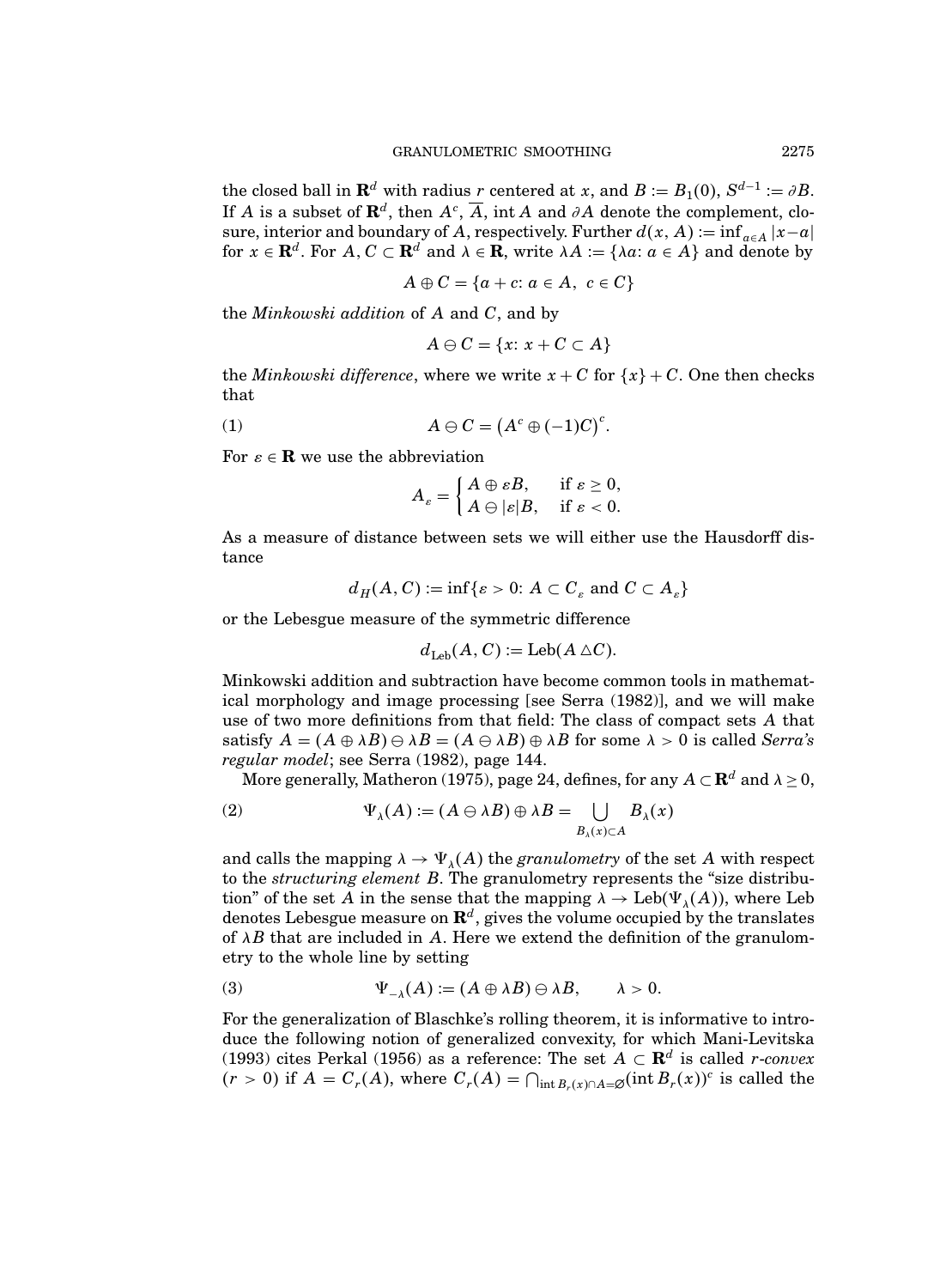r-convex hull of A. For an interpretation why this is a generalized notion of convexity and for further properties of granulometries, see Walther (1995).

Finally, if  $A$  is convex and compact, then a ball of radius  $r$  is said to roll freely in A if for each boundary point  $b \in \partial A$  there exists  $x \in \mathbb{R}^d$  such that  $b \in B_r(x) \subset A$ ; see Schneider (1993). If A is only closed, then for rB to roll freely in A we require, in addition, that  $A \ominus rB$  be path-connected in order to preserve the physical meaning of rolling freely.

The following generalization of Blaschke's rolling theorem links together all the preceding notions.

THEOREM 1. Let  $S \neq \emptyset$  be a compact subset of  $\mathbf{R}^d$  and  $r_0 > 0$ . Then the following are equivalent:

(i)  $\Psi_{\lambda}(S) = S$  for  $\lambda \in (-r_0, r_0]$ ;

(ii) S and S<sup>c</sup> are  $r_0$ -convex and  $\text{int } S_i \neq \emptyset$  for each path-connected component  $S_i \subset S;$ 

(iii) a ball of radius r rolls freely inside each path-connected component of S and S<sup>c</sup> for all  $0 \le r \le r_0$ ;

(iv) ∂S is a  $(d-1)$ -dimensional  $C^1$  submanifold in  $\mathbf{R}^d$  with the outward pointing unit normal vector  $n(s)$  at  $s \in \partial S$  satisfying the Lipschitz condition

$$
|n(s)-n(t)|\leq \frac{1}{r_0}|s-t| \quad \text{for all } s,t\in \partial S.
$$

Moreover, for some  $r_0 > 0$  the preceding is equivalent to:

(v) S belongs to Serra's regular model.

The theorem shows that the smoothness of  $\partial S$  is linked to the behavior at the origin of the granulometry  $\Psi_{\lambda}(S)$ . The theorem is proved in Walther (1995) for path-connected S, but as remarked there, it extends to compact S in a straightforward way. Also, a further characterization is given there. In the following we denote by  $\mathcal{I}(r_0)$  the class of all nonempty compact sets in  $\mathbf{R}^d$  that satisfy the conditions of Theorem 1 with rolling parameter  $r_0$ . Further, for a set C let  $\mathscr{I}_{C}(r_0)$  denote all sets in  $\mathscr{I}(r_0)$  that also satisfy  $S \subset C$ . Examples of sets in  $\mathbb{R}^2$  that satisfy the conditions of Theorem 1 are shown in Figure 1, where some level sets  $L(\lambda) := \{x: f(x) \geq \lambda\}$  of the density  $f_M$ of the Gaussian mixture  $\frac{1}{3}\sum_{i=1}^{3}N(m_i,\frac{1}{10}I)$  are plotted with  $m_1 = (0.8, 2.2),$  $m_2 = (2, 1.2)$  and  $m_3 = (2, 2)$ . It is, in fact, quite a general phenomenon that level sets of densities belong to  $\mathscr{I}(r_0)$  for some  $r_0$  as the next theorem shows.

THEOREM 2. Let  $f: \mathbf{R}^d \mapsto \mathbf{R}$  and  $-\infty < l \leq u < \sup f$ . Assume:

(i)  $f \in C^1(U)$ , where U is a bounded open set that contains  $\overline{L(l-\eta)} \setminus$ int  $L(u + \eta)$  for some  $\eta > 0$ ;

(ii) grad f satisfies  $|grad f| \ge m > 0$  on U as well as a Lipschitz condition on U (or on  $\partial L(\lambda)$  for all  $\lambda \in [l, u]$ ):

$$
|\operatorname{grad} f(x) - \operatorname{grad} f(y)| \leq k|x - y| \quad \text{for } x, y \in U \text{ [or } \partial L(\lambda)].
$$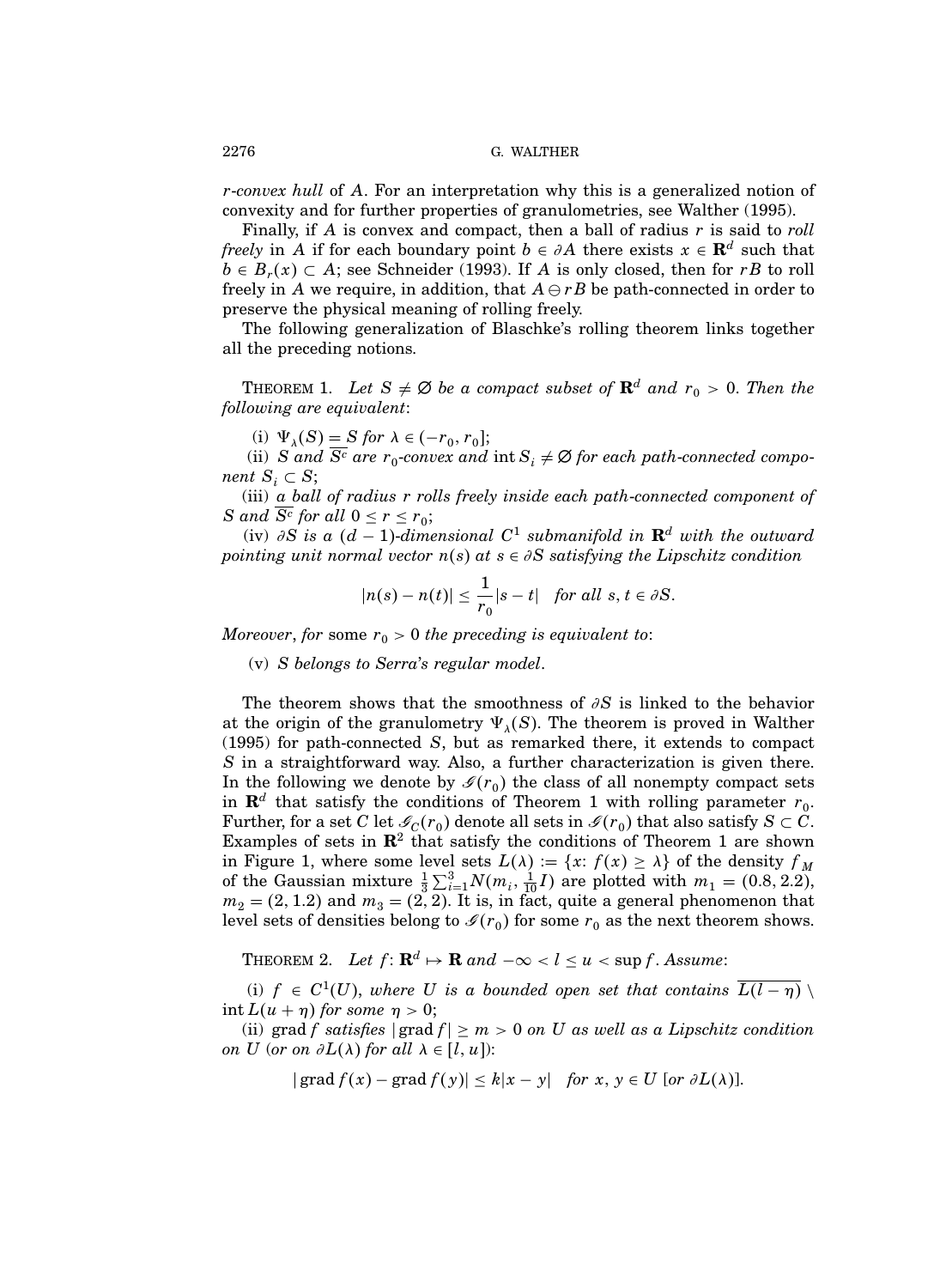

FIG. 1. Some level sets of the Gaussian mixture density  $f_M$ .

Then, for each  $\lambda \in [l, u]$ ,  $L(\lambda)$  satisfies the conditions of Theorem 1 with  $r_0 =$  $m/k$ .

The theorem shows that in the example of the Gaussian mixture density  $f_M$ the level sets at almost all levels belong to  $\mathcal{I}(r_0)$  for some  $r_0$ . The simple case of a Gaussian mixture is illustrative here because it shows how the generalized rolling theorem generalizes the well-known elliptical contours of a Gaussian distribution to the case of generalized convexity shown in Figure 1.

3. Estimating level sets and minimum volume sets. Note that first subtracting and then adding a ball  $B_\lambda$  to a set  $S$  corresponds to rolling a ball of radius  $\lambda$  inside S, as can be seen from the definition (2). Hence  $\Psi_{\lambda}$  "smooths" the set S in some sense and filters away small components of S. Similarly,  $\Psi_{-\lambda}(S)$  is the smoothed set obtained by rolling a ball of radius  $\lambda$  along ∂S in  $S^c$ . This follows from (3) and (1), which imply  $\Psi_{-\lambda}(A) = (\Psi_{\lambda}(A^c))^c$  for all  $\lambda \in \mathbf{R}$  [the set  $(\Psi_{\lambda}(A^c))^c =: \Psi_{\lambda}^*(A)$  is also called the *dual mapping* of  $\Psi_{\lambda}$ ; see Matheron (1975), page 187]. The granulometric smoothing procedure  $\Psi_{-\lambda}$  is especially interesting when applied to a point cloud. Adding  $B_\lambda$  fills the space between points so that the following subtraction of  $B_\lambda$  reveals the shape of the data set in a certain sense. A large  $\lambda$  will give a coarser summary of the shape with the convex hull in the limiting case  $\lambda = \infty$ , and a small  $\lambda$  will give more detailed information, with the limiting case  $\lambda = 0$  recovering the original set  $\mathscr{X}$ . Figure 2 gives an illustration of the granulometric smoothing procedures  $\Psi_1$  and  $\Psi_{-1}$  applied to the union S of two polytopes and a two-dimensional point cloud  $\mathscr X$ , respectively.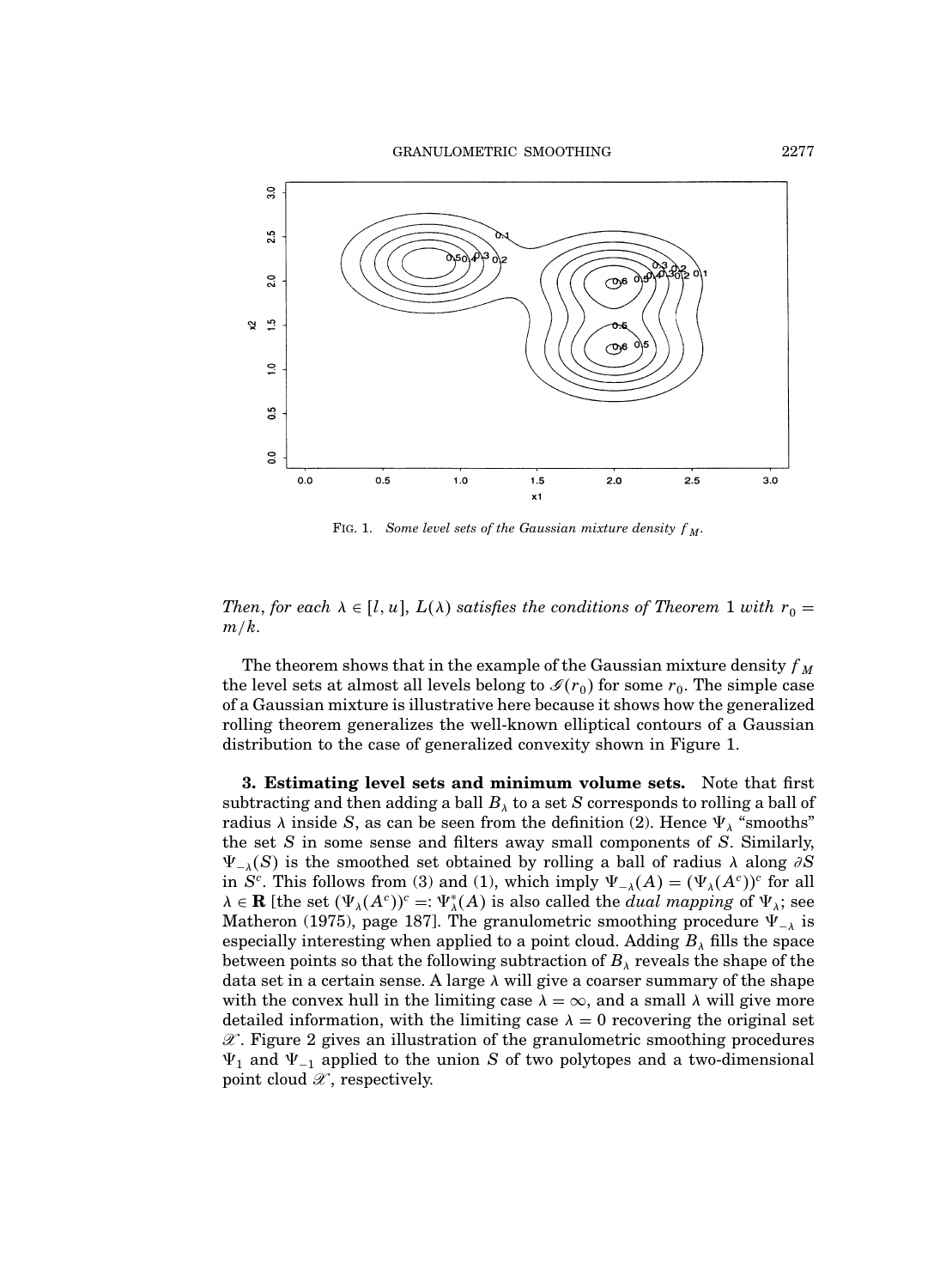

FIG. 2. Left:  $S, S \ominus B_1, \Psi_1(S)$ . Right:  $\mathscr{X}, \mathscr{X} \oplus B_1, \Psi_{-1}(\mathscr{X})$ .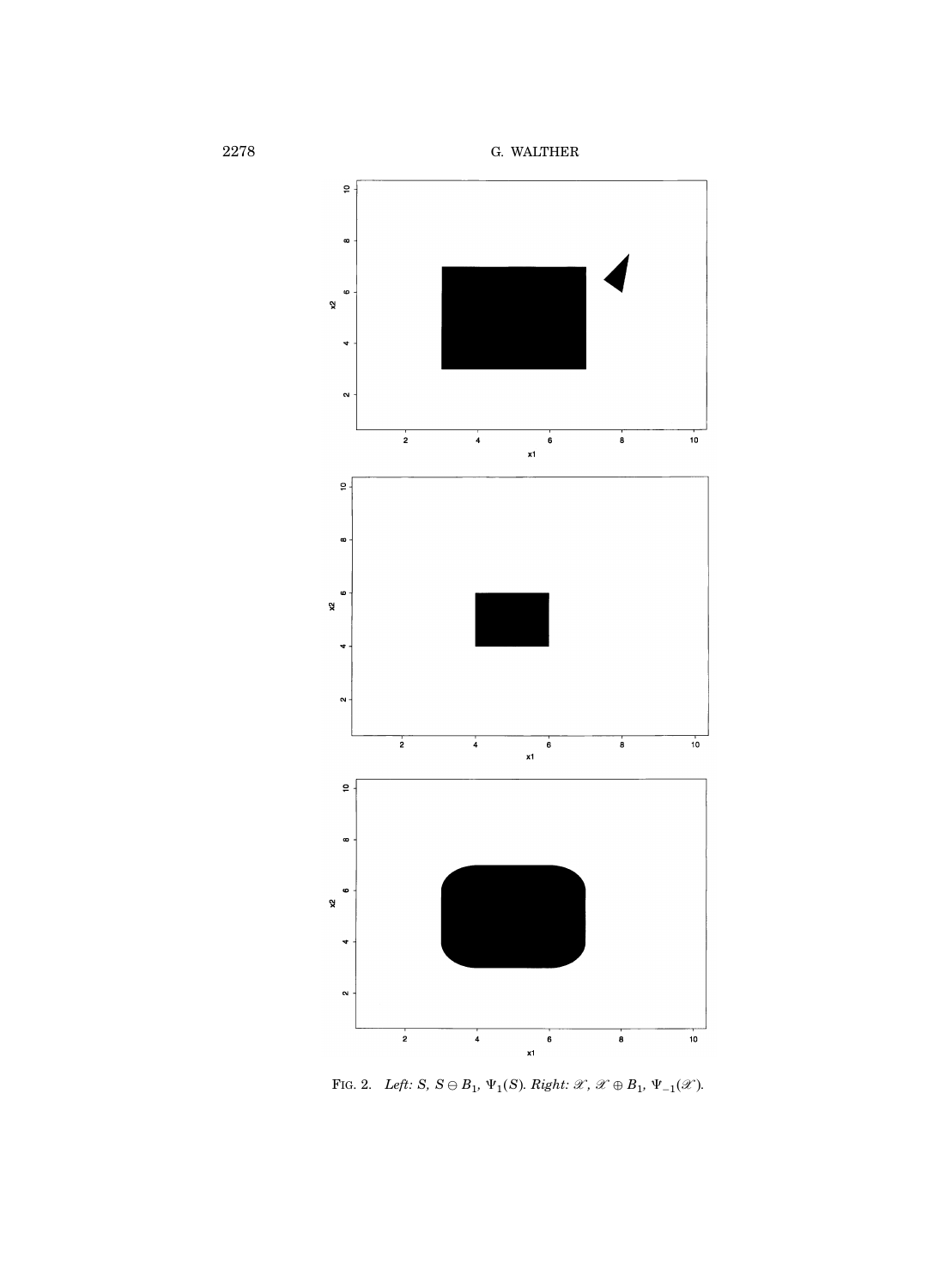

FIG. 2. (Continued).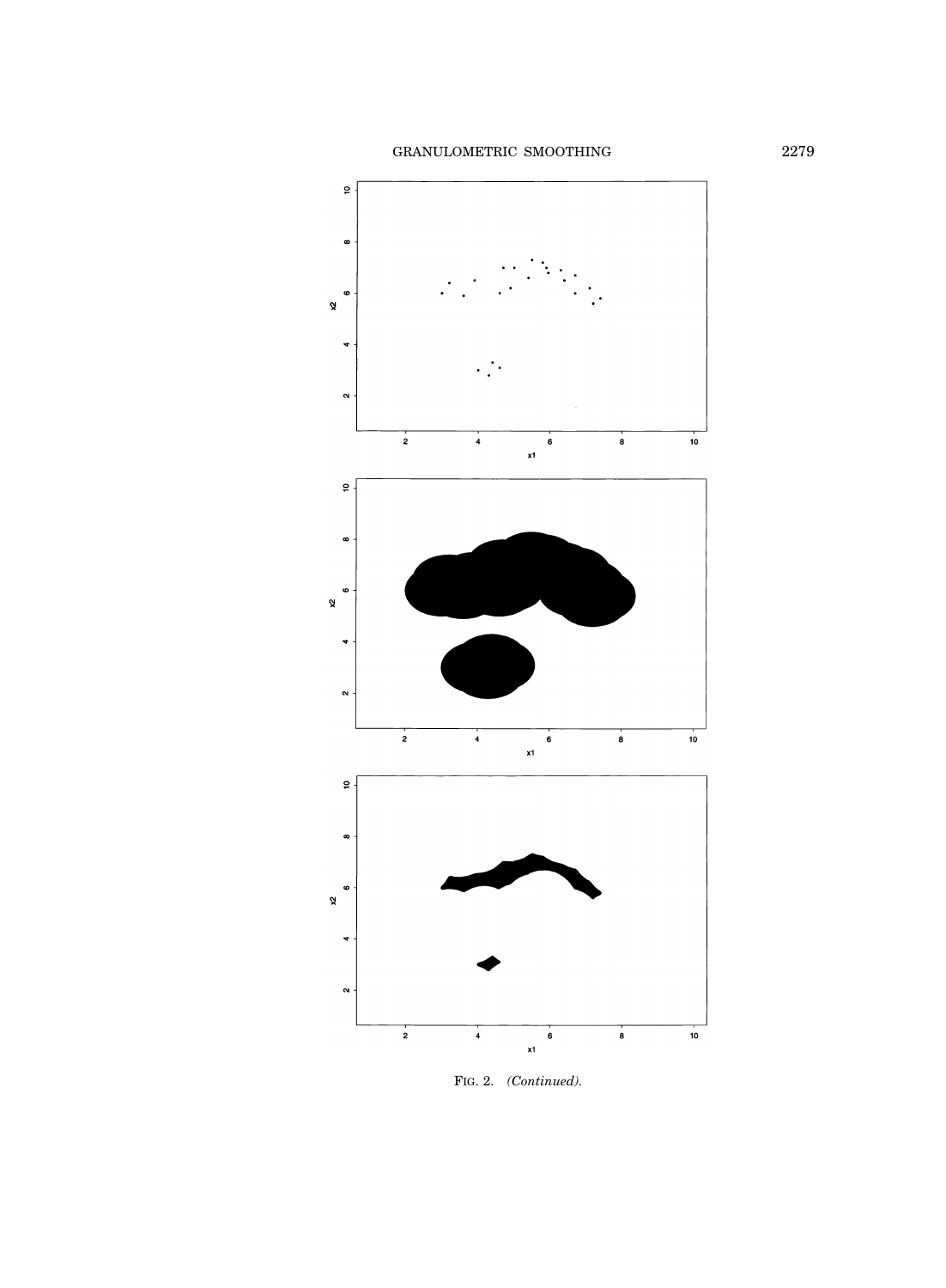In the following discussion an empirical version of  $\Psi_{\lambda}$  will be used to construct various estimators. A question that arises naturally in this context is whether applying the granulometric smoothing procedures  $\Psi_{\lambda}$  and  $\Psi_{-\lambda}$ , possibly repeatedly, to an arbitrary set S will always produce a smooth set in the sense of Theorem 1. The answer is negative, but it is shown in Walther (1995) that the smoothing works in a quite general context.

For the estimation of level sets and minimum volume sets, we distinguish the cases where the underlying density  $f$  is smooth and where it has a jump.

3.1. The smooth case. Let l, u be numbers such that  $0 < l \leq u < \sup f <$  $\infty$ . We will make the following assumption on f:

ASSUMPTION A. (i)  $f \in C^p(U)$ , where  $p \ge 1$  and U is a bounded, open set that contains  $\overline{L(l-\eta)}\setminus \text{int } L(u+\eta)$  for some  $\eta > 0$ .

(ii) On U, grad f satisfies  $|grad f| \ge m > 0$  as well as a Lipschitz condition:

 $|grad f(x) - grad f(y)| \leq k|x - y|$  for  $x, y \in U$ .

Besides the level set  $L(\lambda) := \{x: f(x) \geq \lambda\}$ , we define, for  $\gamma \in (0, 1]$ ,

$$
C(\gamma) := L(\lambda(\gamma)), \quad \text{where } \lambda(\gamma) := \sup \{ \lambda : F(L(\lambda)) \ge \gamma \}.
$$

Under Assumption A and if  $\gamma$  is such that  $\lambda(\gamma) \in (l, u)$ , then  $F(C(\gamma)) = \gamma$ . This follows from Theorem 2 and Lemma 2(b) (in Section 5) together with (6). Hence  $C(\gamma)$  is then a minimum volume set with probability content  $\gamma$  by the Neyman–Pearson fundamental lemma.

It turns out that for smooth  $f$  the excess mass approach can be improved upon by using estimators that are based on density estimation procedures. For that reason we will investigate in the following the performance of a granulometric smoothing procedure that is based on a density estimator  $\hat{f}$ .

Let  $\mathscr{X}_n := \{X_1, \ldots, X_n\}$  where the  $X_i$  are i.i.d.  $f$ , and let  $f_n$  be any density estimate of f based on  $\mathscr{X}_n$ . In the following a kernel density estimate will be used, but any other density estimate can be employed analogously. Set  $\mathscr{X}_n^+(\lambda) := \{X \in \mathscr{X}_n \colon f_n(X) \geq \lambda\}, \mathscr{X}_n^-(\lambda) := \mathscr{X}_n \backslash \mathscr{X}_n^+(\lambda).$  Now apply an empirical version  $\hat{\Psi}$  of the previous smoothing procedure to obtain the estimators for  $L(\lambda)$  and  $C(\gamma)$ :

$$
L_n(\lambda) := \widehat{\Psi}_{r_n}(\mathscr{X}_n^+) := ((\mathscr{X}_n^-(\lambda) \oplus r_n B)^c \cap \mathscr{X}_n^+(\lambda)) \oplus r_n B,
$$
  

$$
C_n(\gamma) := L_n(\lambda_n(\gamma)), \quad \text{where } \lambda_n(\gamma) := \max\{\lambda : F_n(L_n(\lambda)) \ge \gamma\}.
$$

To see the analogy of  $\widehat{\Psi}_r$  to  $\Psi_r$ , observe that, by (1),  $\Psi_r(S) = (S^c \oplus rB)^c \oplus rB$ .  $\widehat{\Psi}$  has the advantage of possessing excellent computational properties; see the following discussion.

For the choice of  $r_n$  note that if m and k in Assumption A are known, then we know from Theorem 2 that  $L(\lambda)$ ,  $C(\gamma) \in \mathscr{I}(m/k)$ . This prior information can then be built into the estimator by setting  $r_n = m/k$  (or slightly smaller). Observe that, by definition, a ball of radius  $r_n$  rolls inside  $L_n$  and  $C_n$ . But, in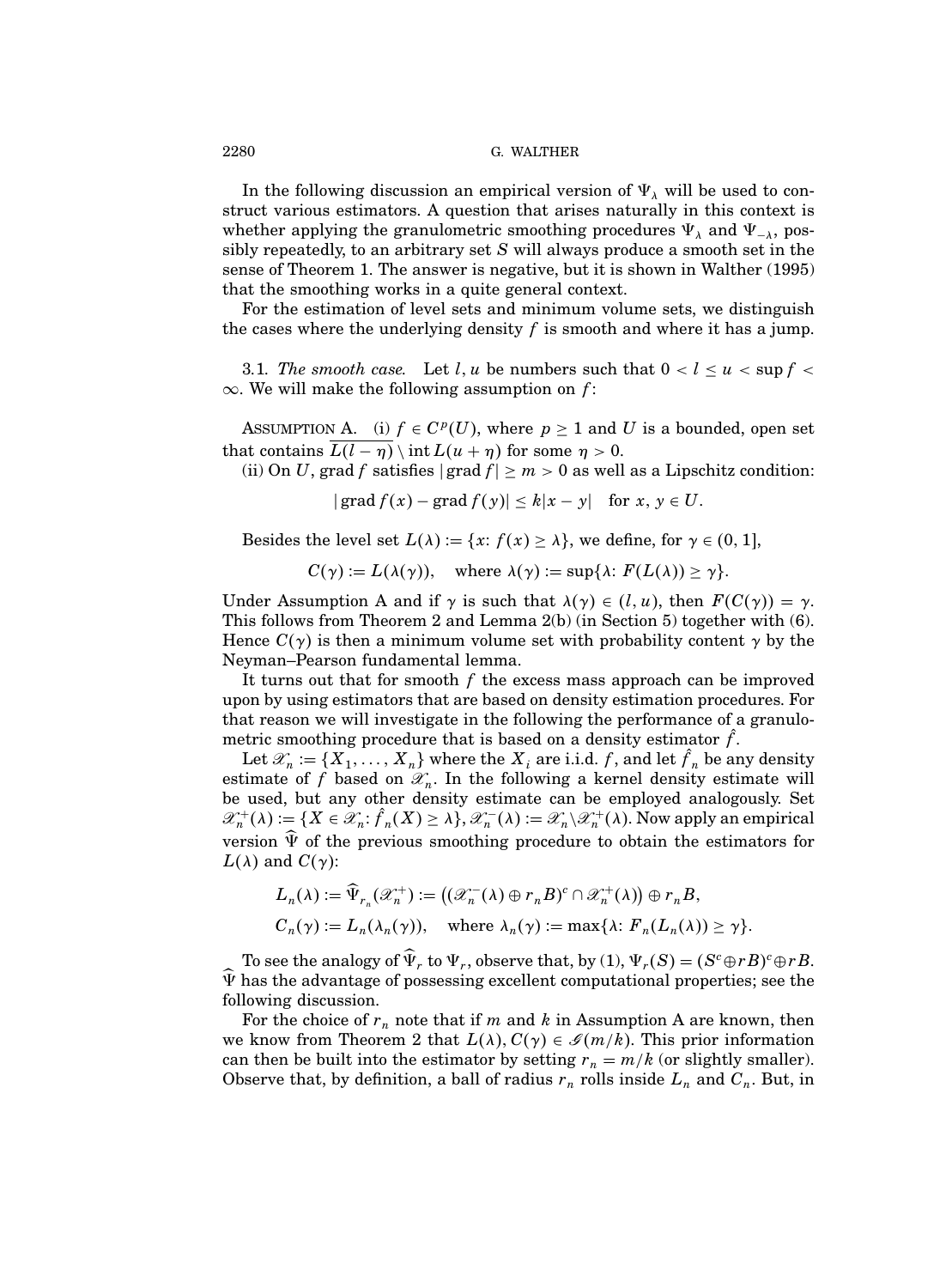general, the boundaries of  $L_n(\lambda)$  and  $C_n(\gamma)$  will have vertices pointing inside, so the estimators will not belong to  $\mathcal{I}(r)$  for any r by Theorem 1. However, Theorem 3 together with Theorem 2 of Walther (1995) shows that rolling a ball of radius  $r_n$  along the outside of these estimators will "project" them into  $\mathscr{I}(\tilde{r}_n)$ , where  $\tilde{r}_n/r_n \to 1$ , without affecting their rates of convergence. This is shown for  $C_n(0.75)$  in Figure 3, using a sample of size  $n = 100$  from the mixture density  $f_M$  given in Section 2,  $r_n = 0.2$  and a kernel density estimate with Gaussian kernel.

If m and k are unknown, then one has to let  $r_n$  shrink to 0 slowly as the sample size increases; see Theorem 3.

Observe that there is a straightforward algorithm to compute these estimators:  $L_n(\lambda)$  consists of the union of balls around those points in  $\mathscr{X}_n^+$  that have a distance of at least  $r_n$  from each point in  $\mathscr{X}_n^-$ . Computing the centers of these balls takes  $O(dn^2)$  steps, thus depending on the dimension d only in a linear way. The same complexity applies for the density estimation on  $\mathscr{X}_n$ , for example, in the case of a kernel density estimate. Further, using a bisection search,  $C_n(\gamma)$  can be computed in  $O(dn^2 \log n)$  steps, because  $L_n(\lambda)$ is constant in  $\lambda$  except for at most n values  $\lambda = f_n(X_i)$ ,  $i = 1, ..., n$ . The representation of the estimators can be further simplified by replacing several overlapping balls with a larger one; this could be done, for example, by a tree-structured algorithm. In any case the estimator can be stored as a list of centers and radii and is easily worked with.

The next theorem investigates the properties of these estimators in the case where  $f_n$  is a kernel density estimate, that is,

$$
\hat{f}_n(x) := \frac{1}{n \sigma_n^d} \sum_{i=1}^n K\bigg(\frac{x - X_i}{\sigma_n}\bigg),\,
$$

where  $\sigma_n$  is a bandwidth sequence and K a kernel that will be assumed to satisfy



FIG. 3. Estimate of  $C(0.75)$  based on a sample of size 100 from  $f_M$ .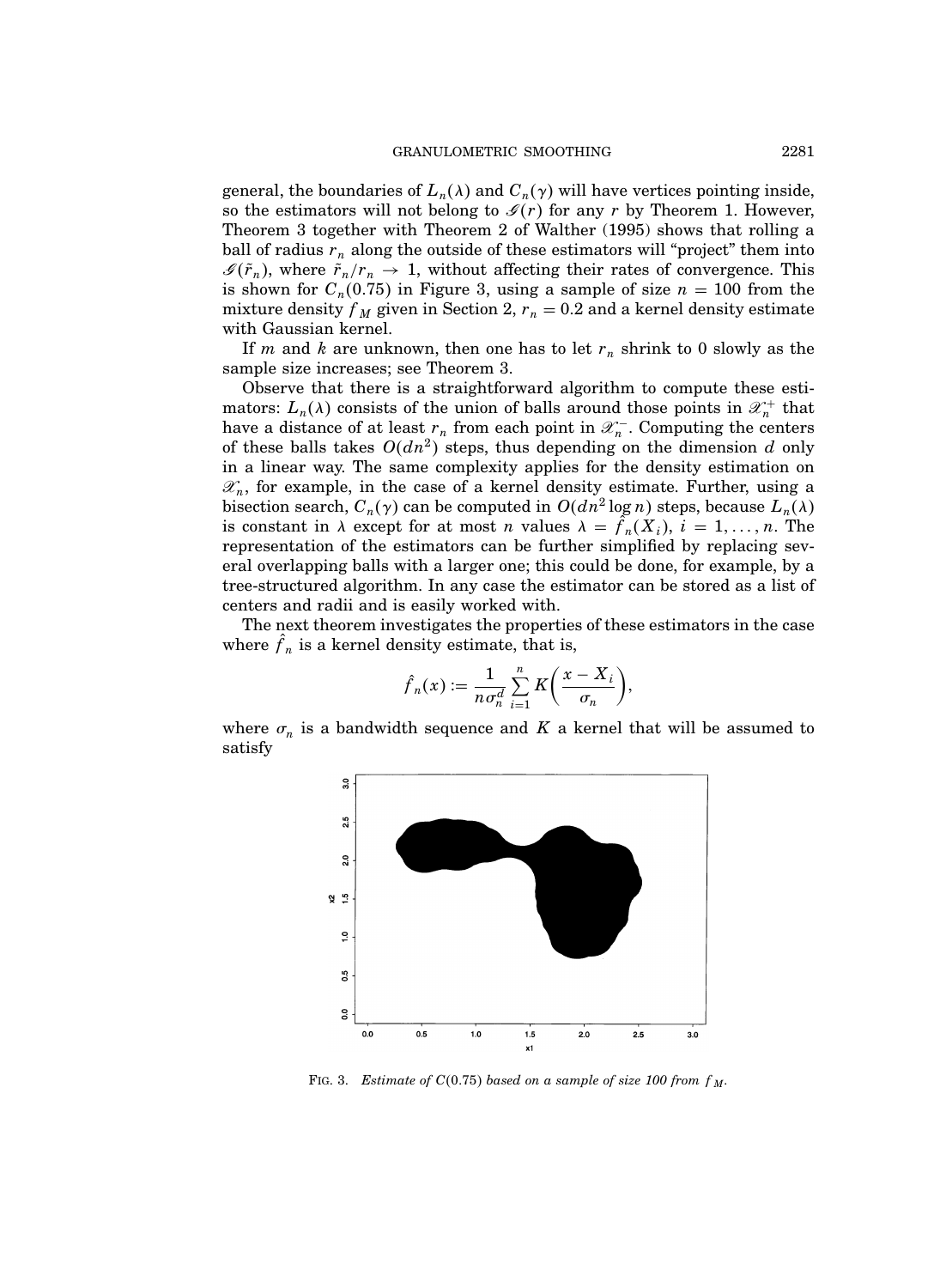ASSUMPTION K.  $K$  is a continuous kernel of order at least  $p$  with bounded support and finite variation.

In the following  $a_n \gg b_n$  for sequences  $\{a_n\}$ ,  $\{b_n\}$  means  $a_n/b_n \to \infty$ .

THEOREM 3. Let  $f: \mathbf{R}^d \mapsto \mathbf{R}$  be a density satisfying Assumption A and let K be a kernel satisfying Assumption K. Let  $\sigma_n$  be of the order  $(\log n/n)^{1/(d+2p)}$ and let  $r_n$  satisfy

$$
\max\left(\sigma_n^p,\left(\frac{\log n}{n}\right)^{1/(d+1)}\right)\ll r_n < r_0 - \varepsilon \quad \text{for some } \varepsilon > 0,
$$

where  $r_0 := m/k$ . Then

$$
\sup_{\lambda \in [l, u]} d_H(L(\lambda), L_n(\lambda))
$$
\n
$$
= O\left(\max\left(\left(\frac{\log n}{n}\right)^{2/(d+1)} r_n^{-(d-1)/(d+1)}, \left(\frac{\log n}{n}\right)^{p/(d+2p)}\right)\right) \quad a.s.
$$

If further  $\gamma < \overline{\gamma}$  are such that  $l < \lambda(\overline{\gamma})$ ,  $\lambda(\gamma) < u$ , then

$$
\sup_{\gamma \in [\underline{\gamma}, \overline{\gamma}]} d_H(C(\gamma), C_n(\gamma))
$$
\n
$$
= O\left(\max\left(\left(\frac{\log n}{n}\right)^{2/(d+1)} r_n^{-(d-1)/(d+1)}, \left(\frac{\log n}{n}\right)^{p/(d+2p)}\right)\right) \quad a.s.
$$

The proof of the theorem proceeds by establishing an exponential inequality and is given in Section 5.

REMARK 1. The statements of the theorem also hold when  $d_{\text{Leb}}$  is used instead of  $d_H$ . This follows from (9), (10) and (6) in the case of  $L_n(\lambda)$  and can be seen similarly in the case  $C_n(\lambda)$ .

REMARK 2. Theorem 3 shows that  $L_n(\lambda)$  has a faster rate of convergence than the empirical  $\lambda$ -cluster studied in Polonik (1995), Proposition 3.7, when f is smooth enough [to apply said proposition note that (A) and (8) imply  $\gamma = 1$ and  $r = (d-1)/2$  there]. The reason is that the empirical  $\lambda$ -cluster does not make use of the smoothness of  $f$ .

REMARK 3. The proof of Theorem 3 shows that the term  $(\log n/n)^{p/(d+2p)}$ stems from the estimation of f and the term  $(\log n/n)^{2/(d+1)}r_n^{-(d-1)/(d+1)}$  from the specific method used to reconstruct the set  $L(\lambda)$  based on  $\mathscr{X}_n^+(\lambda)$ ,  $\mathscr{X}_n^-(\lambda)$ . This latter reconstruction can be improved by basing it on a larger set of points: Sample another  $m$  points from a density that is bounded away from zero on a set containing  $L(\lambda) \oplus \varepsilon B$  (e.g., resample from  $f_n$ ) and evaluate  $f_n$ , based on the original sample only, on the augmented sample  $\mathscr{X}_{n,m}$  of size  $n+m$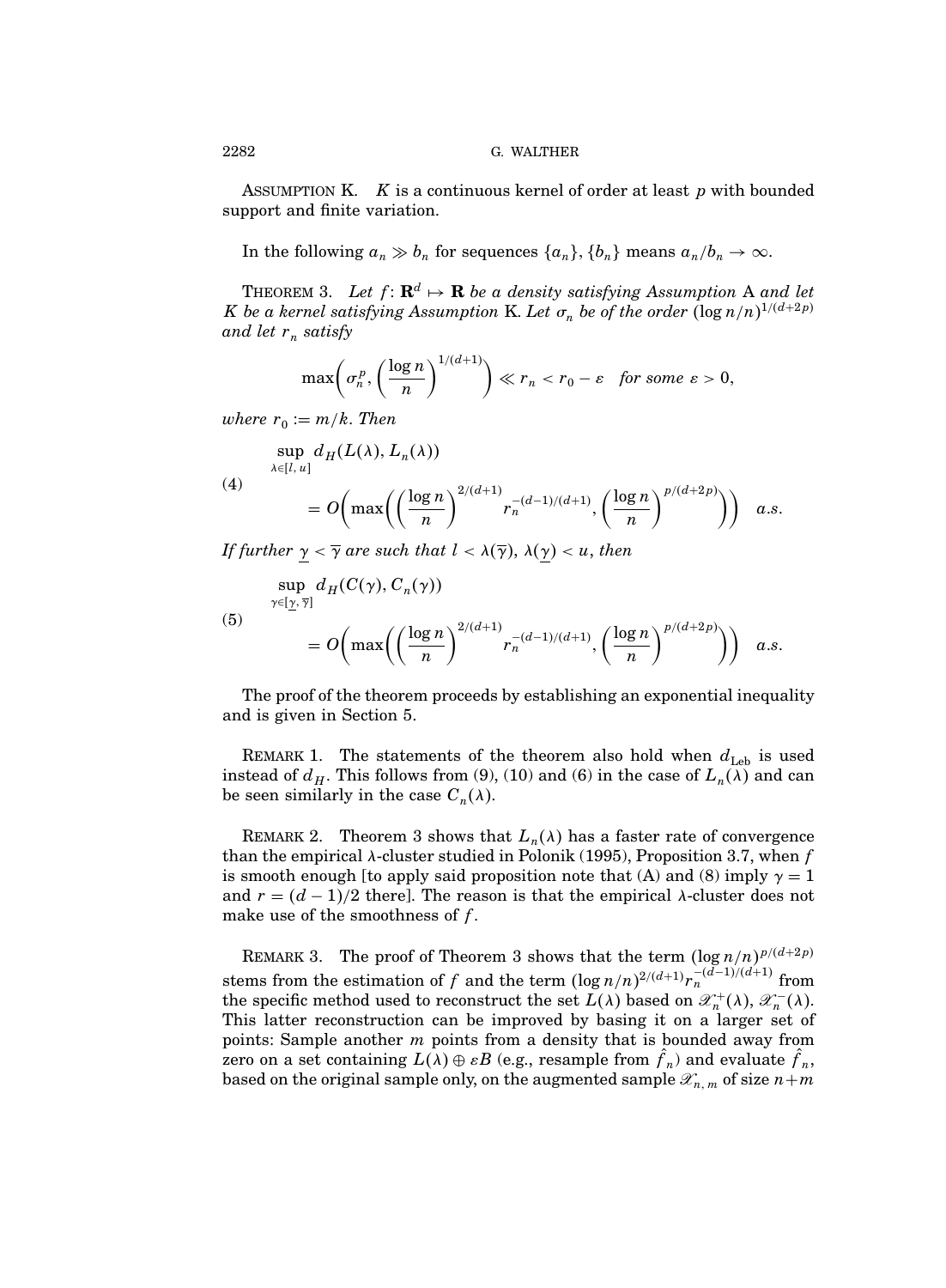to obtain  $\mathscr{X}_{n,m}^+(\lambda) := \{X \in \mathscr{X}_{n,m}: f_n(X) \geq \lambda\}$  and analogously  $\mathscr{X}_{n,m}^-(\lambda)$ . The proof of Theorem 3 then shows that the resulting estimator

$$
L_{n,m}(\lambda):=\big(\big(\mathscr{X}_{n,m}^-(\lambda)\oplus r_nB\big)^c\cap \mathscr{X}_{n,m}^+(\lambda)\big)\oplus r_nB
$$

converges at the rate

$$
O\bigg(\max\bigg(\bigg(\frac{\log(n+m)}{n+m}\bigg)^{2/(d+1)}r_{n+m}^{-(d-1)/(d+1)},\bigg(\frac{\log n}{n}\bigg)^{p/(d+2p)}\bigg).
$$

REMARK 4. In a general situation, if  $L(\lambda)$  does not belong to  $\mathscr{I}(r_0)$  for any  $r_0$ , for example, if  $L(\lambda)$  has vertices, the estimator will still be consistent if f is not flat at  $\partial L(\lambda)$  and  $L(\lambda)$  can be approximated by sets in  $\mathscr{I}(r_0)$  as  $r_0 \downarrow 0$ . This will, in general, be the case for sets encountered in practice.

REMARK 5. A simple estimator can be built using the regularization concept of Grenander (1981), page 373, and setting  $L_n(\lambda) = \bigcup_{X \in \mathcal{X}_n^+} X \oplus r_n B;$ see also Cuevas (1990). Using techniques similar to the proof of Theorem 3, one can show that the rate of the reconstruction step is not faster than  $(\log n/n)^{1/d}$  (and is obtained when  $r_n$  is of the same order). The corresponding rate  $(\log n/n)^{2/(d+1)}r_n^{-(d-1)/(d+1)}$  for  $L_n(\lambda)$  and fixed or slowly decreasing  $r_n$ shows that  $L_n(\lambda)$ , although of the same structure (a union of balls), greatly outperforms  $L_n(\lambda)$ .

3.2. The nonsmooth case. In the case where the density has a jump along  $\partial L(\lambda)$ , the excess mass approach turns out to be superior to procedures based on kernel density estimates. It will be shown how the preceding granulometric smoothing technique can be applied to the excess mass approach to produce an estimator that converges to  $L(\lambda)$  with the minimax rates, up to log factors, if  $d > 2$ . The estimate employs a kernel density estimator as a pilot estimate and uses an approximation scheme based on Monte Carlo sampling. The estimate is hence computer-intensive to obtain, but once computed, it is of the same simple form as in the smooth case.

Specifically, we consider densities satisfying:

ASSUMPTION B. For fixed numbers  $0 < l < l < \lambda < u, r_0 > 0$  and some compact set  $C \subset \mathbf{R}^d$ , f satisfies  $L(\lambda) \in \mathscr{G}_C(r_0)$ ,  $L(\lambda) \oplus r_0 B \subset C$  and  $\underline{l} \leq f \leq l$ on  $(L(\lambda))^c \cap C$ ,  $f \geq u$  on  $L(\lambda)$ .

The assumptions involving the set  $C$  are imposed to facilitate the exposition. The following estimator can be modified to handle the case  $f \leq l$  on  $(L(\lambda))^{c}$ ,  $f \geq u$  on  $L(\lambda)$ , by putting down auxiliary points as described previously in Remark 3.

The estimator is constructed as follows. Start again by computing on  $\mathscr{X}_n$  a kernel density estimate  $\hat{f}_n$  with bandwidth  $\sigma_n \to 0$ ,  $\sigma_n \gg (\log n/n)^{1/d}$ , and set  $\mathscr{X}_n^+ := \{ X \in \mathscr{X}_n : f_n(X) \ge \lambda \}, \mathscr{X}_n^- := \mathscr{X}_n \setminus \mathscr{X}_n^+$ . Setting  $\mathscr{X}_n^+ := \mathscr{X}_n^+ \cap (\mathscr{X}_n^- \oplus \mathscr{X}_n^-)$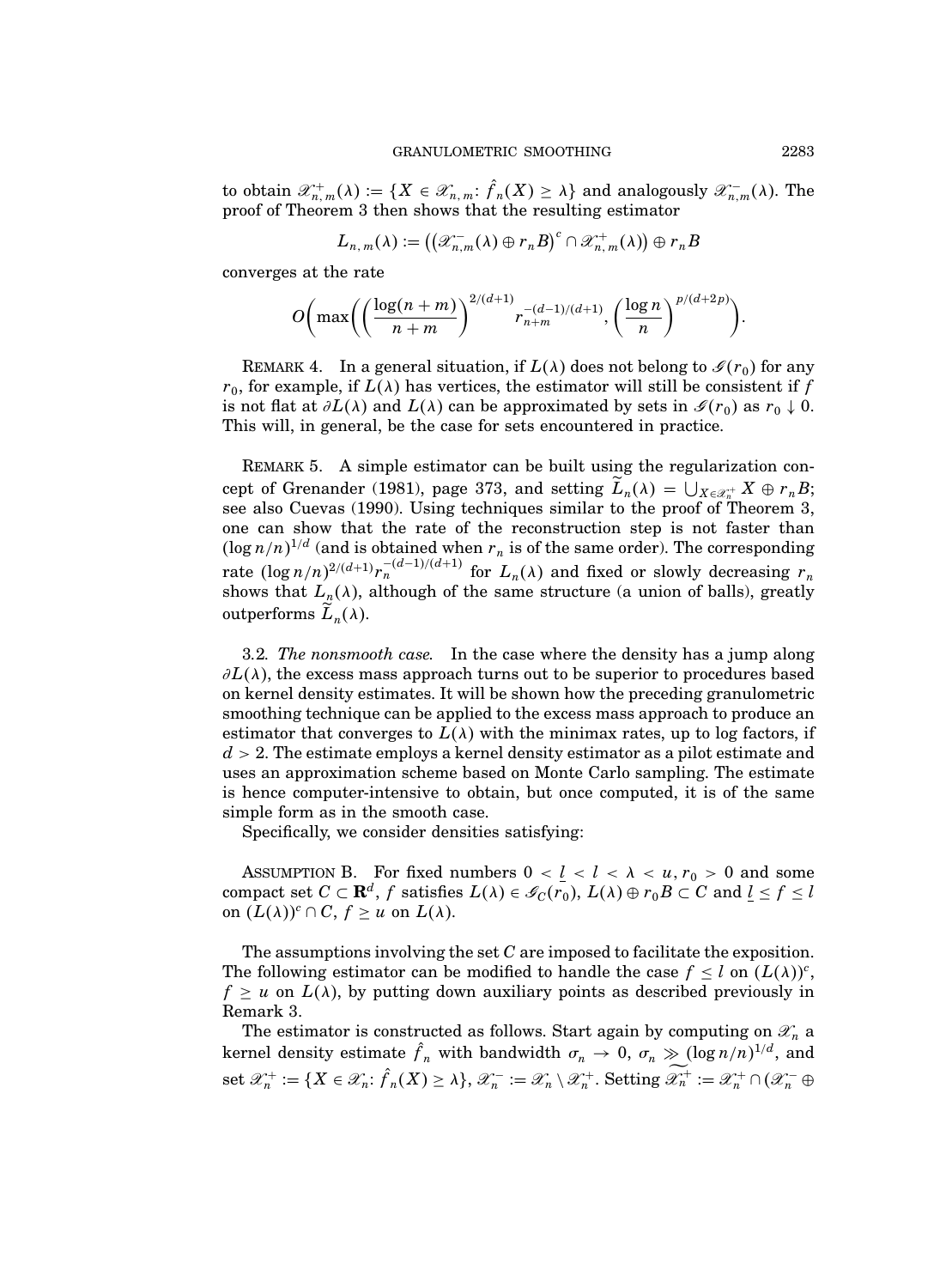$(2\sigma_n B)_\infty^c$   $\widetilde{\mathscr{X}_n^-} := \mathscr{X}_n^- \cap (\mathscr{X}_n^+ \oplus 2\sigma_n B)^c$  and  $R := \mathscr{X}_n \setminus (\mathscr{X}_n^+ \cup \widetilde{\mathscr{X}_n^-})$  will make sure  $\mathscr{X}_n^+ \subset L(\lambda)$  and  $\widetilde{\mathscr{X}_n^-} \subset (L(\lambda))^c$  for large *n*. Next we will successively smooth the sets  $\mathscr{X}_n^+ \cup R_i$  for various  $R_i \subset R$  by employing the granulometric smoothing procedure twice. This will ensure that the following candidate sets  $Z_{n,i}$  are regular enough, that is, close enough to elements of  $\mathcal{L}_C(r)$ , for the excess mass approach to work. The sets  $R_i$ ,  $i = 1, \ldots, I$ , are obtained by a randomization procedure, for example, accepting each  $X \in R$  into  $R_i$  with probability proportional to  $f_n(X)$ , or by considering all possible subsets  $R_i \subset$ R if  $|R|$  is small. One obtains

$$
\boldsymbol{Z}_{n,i}:=\left\{\boldsymbol{X}\in\mathscr{X}_n\colon\lvert \boldsymbol{X}-\boldsymbol{Y}\rvert>2r_n\text{ for all }\boldsymbol{Y}\in\left(\left(\widetilde{\mathscr{X}}_n^+\cup R_i\right)\oplus r_n\boldsymbol{B}\right)^c\cap\widetilde{\mathscr{X}}_n^-\right\}\oplus r_n\boldsymbol{B}.
$$

This estimator is again a union of balls, the centers of which are easily computed by a straightforward algorithm comparing various distances between the elements of  $\mathscr{X}_n$ . Computing all these centers takes  $O(dn^2)$  time. Finally, choose as an estimator  $L_n^I(\lambda)$  a set  $Z_{n,j}$  that attains the excess mass over the competing estimators  $Z_{n,i}$ :

$$
(F_n - \lambda \operatorname{Leb})(L_n^I(\lambda)) \ge (F_n - \lambda \operatorname{Leb})(Z_{n,i})
$$
 for all  $i = 1, ..., I$ .

An appealing choice for  $I$  in practice is to monitor the increase in the largest excess mass found so far and to terminate the algorithm once this increase tends to level off. For the computation of  $\text{Leb}(Z_{n,i})$ , one can use the formula of Naiman and Wynn (1992) that reduces the volume of the union of a finite number of balls with equal radius in  $\mathbf{R}^{d}$  to an expression involving volumes of intersections of at most  $d+1$  balls. Another possibility is to approximate Leb( $Z_{n,i}$ ) by random methods, for example, sampling from a uniform distribution on a cube or ball containing  $Z_{n,i}$  and using the fraction of the sample falling into  $\boldsymbol{Z}_{n,\,i}$  to estimate its volume. Using such a random sample of size  $J$ for each  $Z_{n,i}$  gives a total cost of  $O((n^2+J)I)$  to compute the final estimate  $L_n^I(\lambda)$ .

The estimator  $L_n^I(\lambda)$  serves as an approximation to the estimator  $L_n(\lambda)$ that employs Naiman and Wynn's exact formula and considers all possible subsets  $R_i \subset R$ . For this estimator  $L_n(\lambda)$  one obtains the following result.

THEOREM 4. Under Assumption B, if  $0 < r_n < r_0$  is fixed, then

$$
d_{\text{Leb}}(L(\lambda), L_n(\lambda)) = \begin{cases} O\left(\left(\frac{\log n}{n}\right)^{2/(d+1)}\right) & a.s., & \text{if } d > 3, \\ O\left(\frac{\log n}{\sqrt{n}}\right) & a.s., & \text{if } d \leq 3. \end{cases}
$$

If  $r_0$  is unknown, one has to let  $r_n$  shrink to 0 so that  $r_n \gg (\log n/n)^{1/(d+1)}$ and incurs a penalty in the convergence rate as in Theorem 3. Of course, this penalty can be made arbitrarily small if  $r_n$  shrinks slowly enough.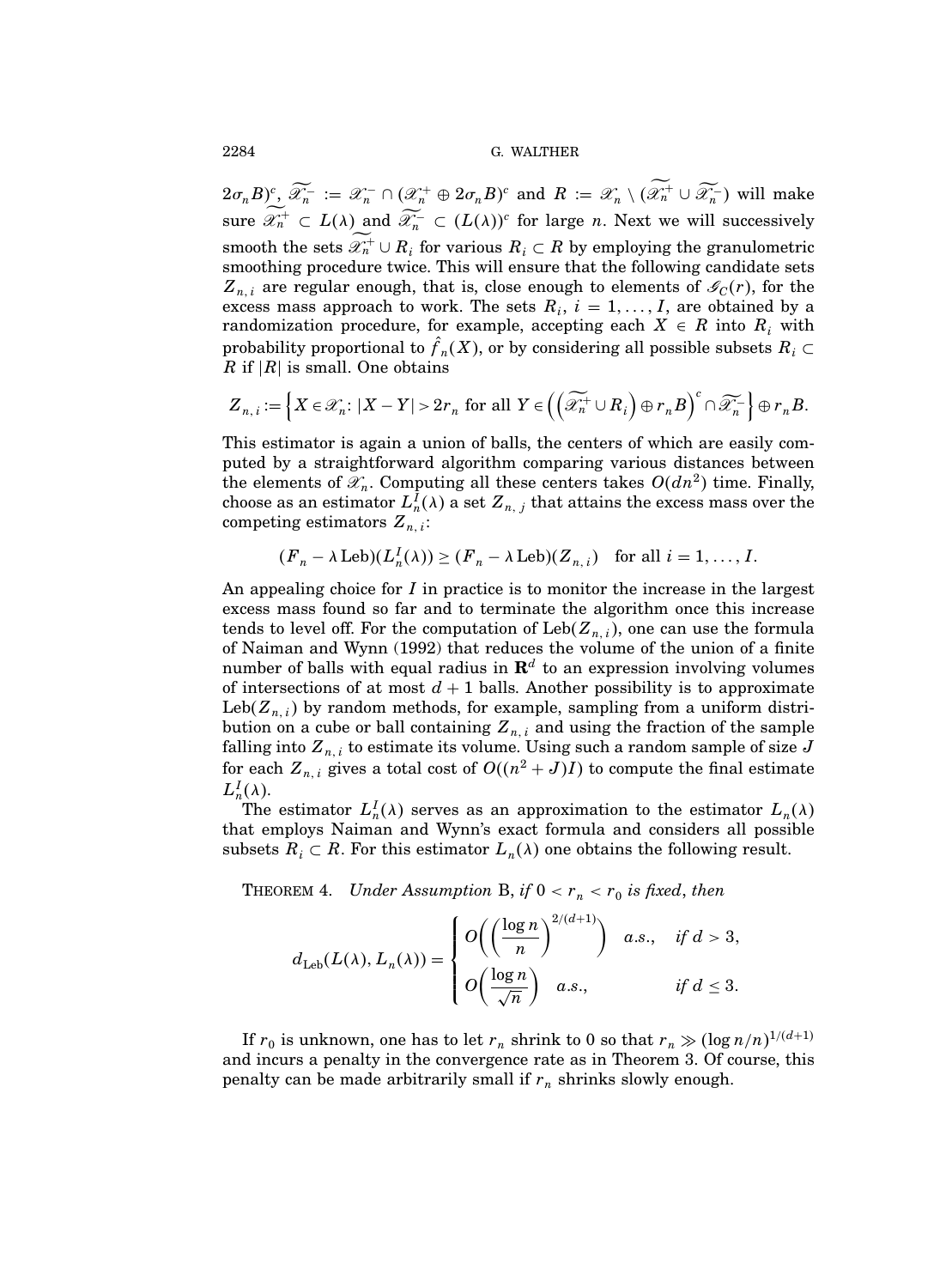REMARK 6. Up to log factors, the rates for  $d > 2$  in Theorem 4 agree with those established by Polonik (1995), Proposition 3.7, for the empirical generalized  $\lambda$ -cluster [observe that (8) and Assumption B give  $r = (d-1)/2$  and  $\gamma = \infty$  for Polonik's Proposition 3.7].

Remark 7. Following Proposition 3.8, Polonik remarks that for the problem of estimating the support of a uniform distribution, the empirical generalized  $\lambda$ -cluster converges with the minimax rate. Similarly, for  $d > 2$  the rates of Theorem 4 are up to log factors minimax rates for Assumption B. This follows from Mammen and Tsybakov (1995), Theorem 5.1, Model 2. The class  $\mathscr{I}_{2,L}$  used there is larger than  $\mathscr{I}(r_0)$ , but the proof of their Theorem 5.1 shows that the minimax rate is determined by the smoothness of a parametrization of the boundary in terms of a Lipschitz condition on the derivatives, and that condition (iv) of Theorem 1 implies the same minimax rate for  $\mathscr{I}(r_0)$  as for  $\mathcal{I}_{2,L}$ . Mammen and Tsybakov (1995) also state that optimal rates for the problem of level set estimation for general smoothness classes are not yet known and comment on the difficulty of finding practical estimators.

REMARK 8. As in the smooth case, one can obtain a version of the estimator that belongs to the class  $\mathscr{I}(r_0)$  by rolling a ball along the outside.

4. Comparison with other approaches and applications. This section puts the results of the previous sections in the context of competing techniques, which consist of two fundamentally different approaches: contouring a density estimate and the excess mass approach, which specifically incorporates shape information. Both of these techniques have several disadvantages when evaluated against the two main criteria, statistical performance and computational feasibility. The excess mass approach produces an estimator that satisfies the prescribed shape restrictions and has a better statistical performance if the density is not smooth. In the case where the density is smooth, however, contouring a density estimate based, for example, on an appropriate kernel allows one to exploit the smoothness and results in better rates of convergence. But this method does not allow one to incorporate prior shape information on the level set. The computational aspects are unsatisfactory for both methods: The excess mass approach, in general, does not seem amenable to a computational realization, and algorithms exist only for the classes of convex sets in  $\mathbb{R}^2$  and ellipsoids in  $\mathbb{R}^d$ . Contouring a density estimate, based on a kernel or other method, provides the challenging task of implementing a data structure to store several multidimensional components of the resulting set. In addition, when estimating a minimum-volume set with given probability content, the right level for contouring has to be found by a search procedure that involves numerical integration of the density estimate over a candidate level set in each step.

It was shown in Theorem 2 that the class  $\mathcal{I}(r)$  described in Theorem 1 plays a very important role in density estimation: Under some mild smoothness condition on the density, the level sets will belong to  $\mathcal{I}(r)$  for some r. This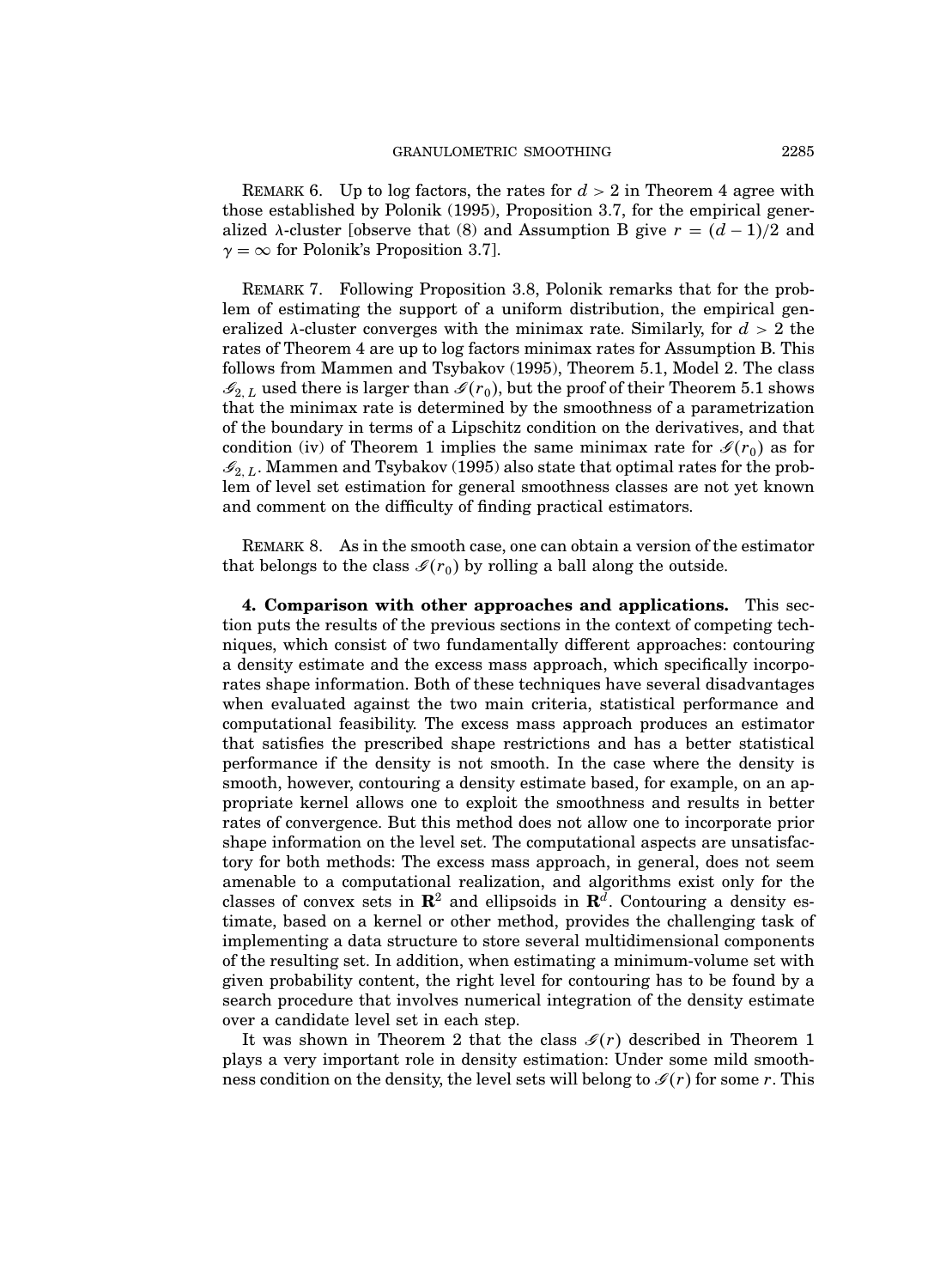explains the significance of the shape-restricted inference tailored to this class that is provided by the granulometric smoothing procedure. This procedure allows one to incorporate prior information on the rolling radius r. Furthermore, Theorem 3 and the following Remark 4 show how this procedure can be employed without this prior information, leading to a penalty term in the rate of convergence, and that this procedure is still consistent should the level set not belong to the widely applicable class  $\mathcal{I}(r)$ . It was shown both how the excess mass approach can be applied to the granulometric smoothing procedure and also how that procedure can be used in conjunction with a density estimator to exploit smoothness of the density, yielding excellent statistical performance in the smooth case as well as in the nonsmooth case. The analysis in Section 3 makes clear the computational advantages of the procedure: The computational complexity of this estimator depends on the dimension only in a linear way, and there exist simple algorithms and a simple data structure that allow easy computation, storage and manipulation of the estimator.

To put this technique into a concrete context, two important applications shall briefly be delineated. In a Bayesian context, highest posterior density regions are a common tool to summarize the structure of the posterior distribution. Chapter 5.3 of Tanner (1993) describes some of the difficulties involved in computing the contents and boundaries of highest posterior density regions even in low-dimensional situations. Note that a highest posterior density region with content  $1 - \alpha$  is a minimal volume set of the posterior density with that content. Thus, if one can sample from the posterior, for example, with the Gibbs sampler, the Metropolis algorithm or the Monte Carlo EM algorithm, then the set  $C_n(1-\alpha)$  introduced in Section 3 gives a readily implemented estimator for the  $(1 - \alpha)$  highest posterior density region in any dimension.

In a frequentist context, Hall [(1992), page 160] describes the construction of multivariate bootstrap confidence regions whose shape is determined by the data so that the regions are (approximately) likelihood based in the sense described in Hall (1992), page 17. See also Cox and Hinkley [(1974), pages 236, 238] for arguments supporting likelihood-based confidence regions. Let  $\hat{\theta}_n$  be an estimate of a d-dimensional parameter  $\theta_0$  based on n i.i.d. observations,  $(1/n)\Sigma$  be an estimate of the covariance matrix of  $\hat{\theta}_n$ , and consider the root  $T = n^{1/2} \Sigma^{-1/2} (\hat{\theta}_n - \theta_0)$ . The goal is to find a  $(1 - \alpha)$ -confidence region  $\mathscr R$  for  $\theta_0$  by constructing (an estimate of) a level set S of the density f of T such that  $\mathbb{P}(T \in S) = 1 - \alpha$ . So S is a minimum volume set for f with probability content  $1 - \alpha$ . Following Hall [(1992), page 160] draw b resamples of size n to obtain  $T^*_1,\ldots,T^*_b.$  Apply a density estimator to these  $b$  values of  $T^*$  to obtain a density estimate  $f_b$  of f. The resulting  $(1-\alpha)$ -confidence region as given on page 160 of Hall (1992) is then  $\mathscr{R} = \{ \hat{\theta} - n^{-1/2} \Sigma^{1/2} x : x \in S \}$ , where S is the level set of  $f_b$  that contains a proportion  $1-\alpha$  of the b values  $T_1^*, \ldots, T_b^*$ . The difficulties arising in the construction of such a set were described in Section 1. A solution is given by the estimator  $S = C_b(1 - \alpha)$  introduced in Section 3.

Finally, it is possible to build on the ideas of Romano (1988a, b) and DasGupta, Ghosh and Zen (1995) to construct multivariate bootstrap confi-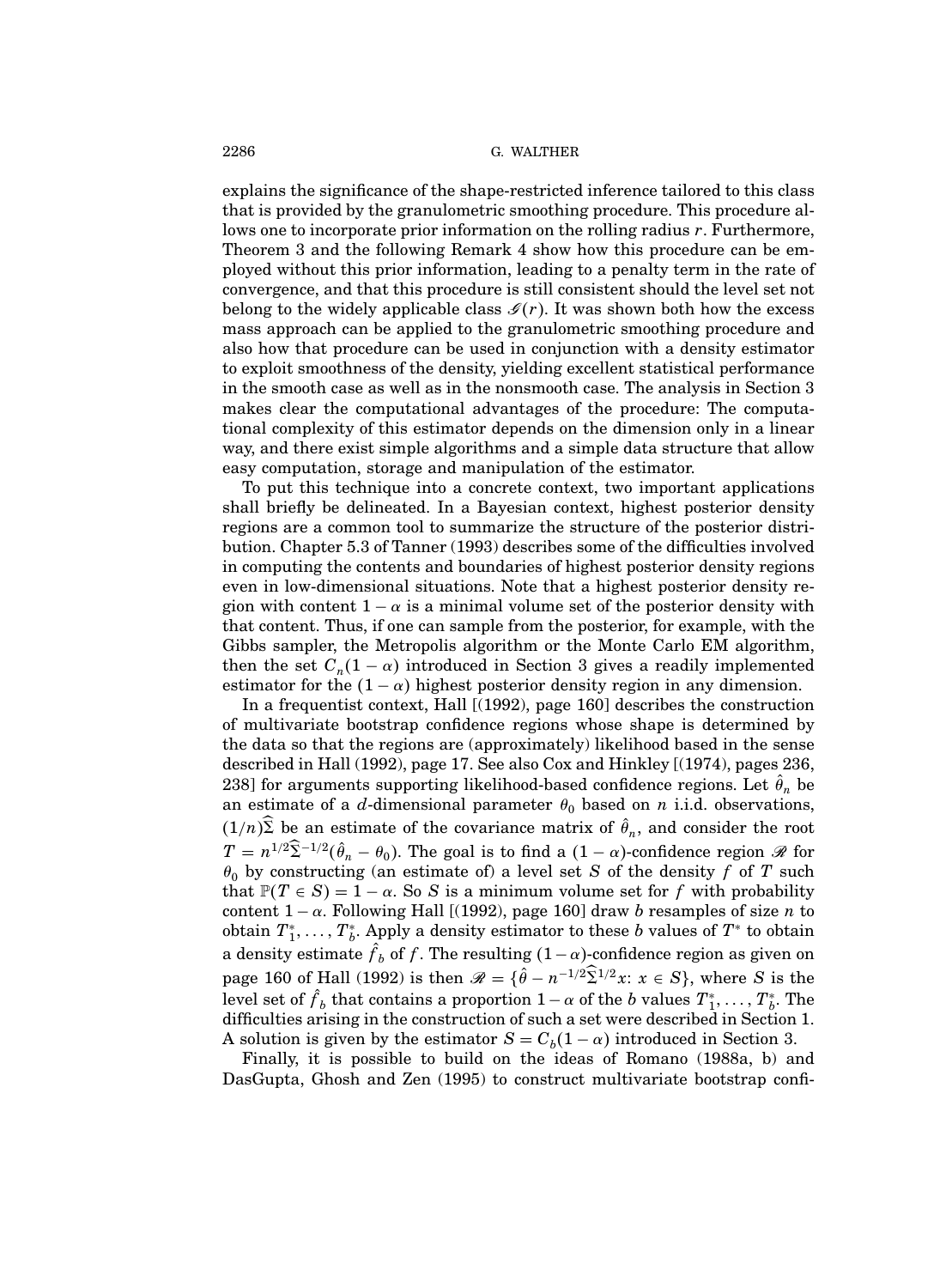dence regions for the mode as a location parameter in a quite general setting. This idea will be developed elsewhere.

5. Proofs. First, some auxiliary results will be given that will be used to prove Theorems 3 and 4. Theorem 2 will conveniently be proved together with Lemma 2.

For any compact set C in  $\mathbf{R}^{d}$ ,

(6) Leb $(S_{\pm \varepsilon}) = \text{Leb}(S) + O(\varepsilon)$  as  $\varepsilon \downarrow 0$ , uniformly in  $S \in \mathscr{I}_{C}(r_{0})$ .

This can be shown using the property that if  $S \in \mathscr{I}_{C}(r_{0}),$  then a ball of radius  $r_0$  rolls freely in S and in S<sup>c</sup>.

LEMMA 1. If  $0 < \varepsilon < r_1 \leq r_2$  and  $x_1, x_2 \in \mathbf{R}^d$  with  $|x_1 - x_2| \leq r_1 + r_2 - \varepsilon$ , then

$$
\text{\rm Leb}(B_{r_1}(x_1)\cap B_{r_2}(x_2))\geq \frac{4c_{d-1}}{(d+1)2^{(d+1)/2}}r_1^{(d-1)/2}\varepsilon^{(d+1)/2},
$$

where  $c_d = \pi^{d/2}/\Gamma(1+d/2)$ .

PROOF. Let e be any unit vector. Elementary considerations show

$$
\begin{aligned} \operatorname{Leb}(B_{r_1}(x_1)\cap B_{r_2}(x_2)) &\geq \operatorname{Leb}(B_{r_1}(0)\cap B_{r_2}((r_1+r_2-\varepsilon)e)) \\ &\geq \operatorname{Leb}\bigl(B_{r_1}(0)\cap B_{r_1}((2r_1-\varepsilon)e)\bigr) \\ &= 2\operatorname{Leb}\biggl(B_{r_1}(0)\cap \left\{y;\,\langle y,e\rangle\geq r_1-\frac{\varepsilon}{2}\right\}\biggr). \end{aligned}
$$

For  $0 \le x \le r_1$  the hyperplane  $\{y: \langle y, e \rangle = r_1 - x\}$  intersects  $B_{r_1}(0)$ in a  $(d-1)$ -dimensional ball of radius  $\sqrt{(2r_1 - x)x}$ , which has volume  $c_{d-1}(\sqrt{(2r_1-x)x})^{d-1}$ . So by Fubini's theorem the last line in the preceding equation equals

$$
2\int_0^{\varepsilon/2} c_{d-1} \left(\sqrt{(2r_1 - x)x}\right)^{d-1} dx \ge 2c_{d-1} \int_0^{\varepsilon/2} (r_1 x)^{(d-1)/2} dx \text{ as } \frac{\varepsilon}{2} \le r_1
$$
  
= 
$$
\frac{4c_{d-1}}{(d+1)2^{(d+1)/2}} r_1^{(d-1)/2} \varepsilon^{(d+1)/2}.
$$

LEMMA 2. Under the assumptions of Theorem 2 there exists  $h > 0$  such that: (a) For all  $\lambda \in [l, u]$  and all t with  $0 < |t| \leq h$ ,

$$
\inf_{x\in L(\lambda)_t} f(x) > \lambda - \left(\frac{m}{2}t\vee 2mt\right)
$$

and

$$
\sup_{x\in (L(\lambda)^c)_t} f(x) < \lambda + \bigg(\frac{m}{2}t\vee 2mt\bigg).
$$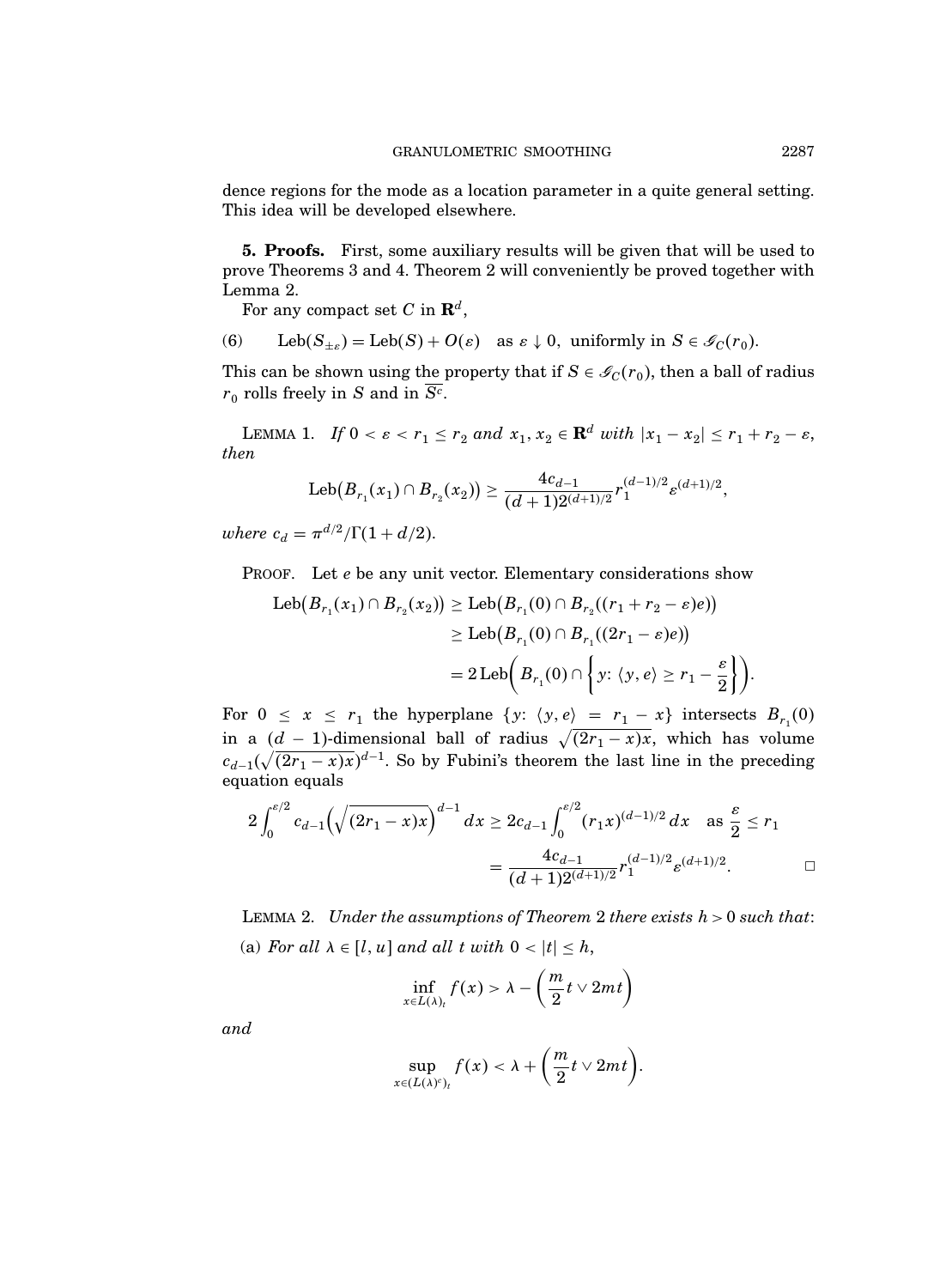(b) If  $\lambda_1$ ,  $\lambda_2$  are such that  $l \leq \lambda_1 < \lambda_2 \leq u$  and  $\lambda_2 - \lambda_1 \leq (m/2)h$ , then

$$
L(\lambda_1) \ominus \frac{2}{m} (\lambda_2 - \lambda_1) B \subset L(\lambda_2) \subset L(\lambda_1) \ominus \frac{1}{2m} (\lambda_2 - \lambda_1) B,
$$
  

$$
L(\lambda_2) \oplus \frac{1}{2m} (\lambda_2 - \lambda_1) B \subset L(\lambda_1) \subset L(\lambda_2) \oplus \frac{2}{m} (\lambda_2 - \lambda_1) B.
$$

(c) For  $\lambda_1$ ,  $\lambda_2$  as in (b),

$$
\text{Leb}(L(\lambda_1)) \ge \text{Leb}(L(\lambda_2)) + d\big(\text{Leb}(L(\lambda_2))\big)^{(d-1)/d} \frac{c_d^{1/d}}{2m}(\lambda_2 - \lambda_1),
$$

where  $c_d = \pi^{d/2}/\Gamma(1+d/2)$ .

PROOF OF THEOREM 2 AND LEMMA 2. Recall that a nonempty set  $S \subset \mathbf{R}^d$ is called a  $(d-1)$ -dimensional surface if  $S = f^{-1}(0) := \{x: f(x) = 0\}$  for some smooth function  $f: U \to \mathbf{R}, U \subset \mathbf{R}^d$  open and grad  $f(x) \neq 0$  for all  $x \in S$  [see Thorpe (1979), page 16]. S is a  $(d-1)$ -dimensional  $C^1$  submanifold iff it is locally a  $(d-1)$ -dimensional surface with  $f \in C^1$ ; see Theorem 2.1.2 in Berger and Gostiaux (1988).

If  $x \in \overline{L(l-\eta)} \setminus \text{int } L(u+\eta) \subset U$ , then

(7) 
$$
f\left(x \pm \varepsilon \frac{\text{grad } f(x)}{|\text{grad } f(x)|}\right) - f(x) \geq \pm \frac{m}{2}\varepsilon \text{ for } 0 < \varepsilon \leq \eta_1
$$

and some  $\eta_1 > 0$ . This is so because  $|\text{grad } f(x)| \geq m$  on U gives (7) for some  $\eta_1 = \eta_1(x)$ , but as  $\overline{L(l-\eta)} \setminus \text{int } L(u+\eta)$  is compact and  $f \in C^1(U)$ , one can pick a universal  $\eta_1 > 0$ .

Now let  $\lambda \in [l, u]$  and  $x \in f^{-1}(\lambda) := \{y: f(y) = \lambda\}$ . Then  $x \in \overline{L(l)} \setminus \overline{L(l)}$ int  $L(u + \eta)$ , so (7) shows  $f^{-1}(\lambda) \subset \partial L(\lambda)$ . Conversely,  $\partial L(\lambda) \subset f^{-1}(\lambda)$  as f is continuous in a neighborhood of  $\partial L(\lambda)$  as  $\partial L(\lambda) \subset \overline{L(\lambda)} \setminus \text{int } L(u + \eta) \subset U$ . So  $\partial L(\lambda) = f^{-1}(\lambda) = (f|_U)^{-1}(\lambda)$  and thus  $\partial L(\lambda)$  is a  $(d-1)$ -dimensional  $C^1$ submanifold. By elementary differential geometry [see, e.g., Thorpe (1979), page 14], grad  $f(x)$  is a normal vector to  $f^{-1}(\lambda)$  at  $x \in f^{-1}(\lambda)$ . This shows that

$$
n(x) := -\frac{\operatorname{grad} f(x)}{|\operatorname{grad} f(x)|}
$$

is an outward-pointing unit normal vector at  $x \in \partial L(\lambda)$ . Then one obtains, for  $x, y \in \partial L(\lambda),$ 

$$
|n(x) - n(y)|^2 \le \frac{|\operatorname{grad} f(x)| |\operatorname{grad} f(y)|}{m^2} \left(2 - 2 \frac{\langle \operatorname{grad} f(x), \operatorname{grad} f(y) \rangle}{|\operatorname{grad} f(x)| |\operatorname{grad} f(y)|}\right)
$$
  
= 
$$
\frac{2|\operatorname{grad} f(x)| |\operatorname{grad} f(y)|}{m^2}
$$
  
+ 
$$
\frac{1}{m^2} (|\operatorname{grad} f(x) - \operatorname{grad} f(y)|^2 - |\operatorname{grad} f(x)|^2 - |\operatorname{grad} f(y)|^2)
$$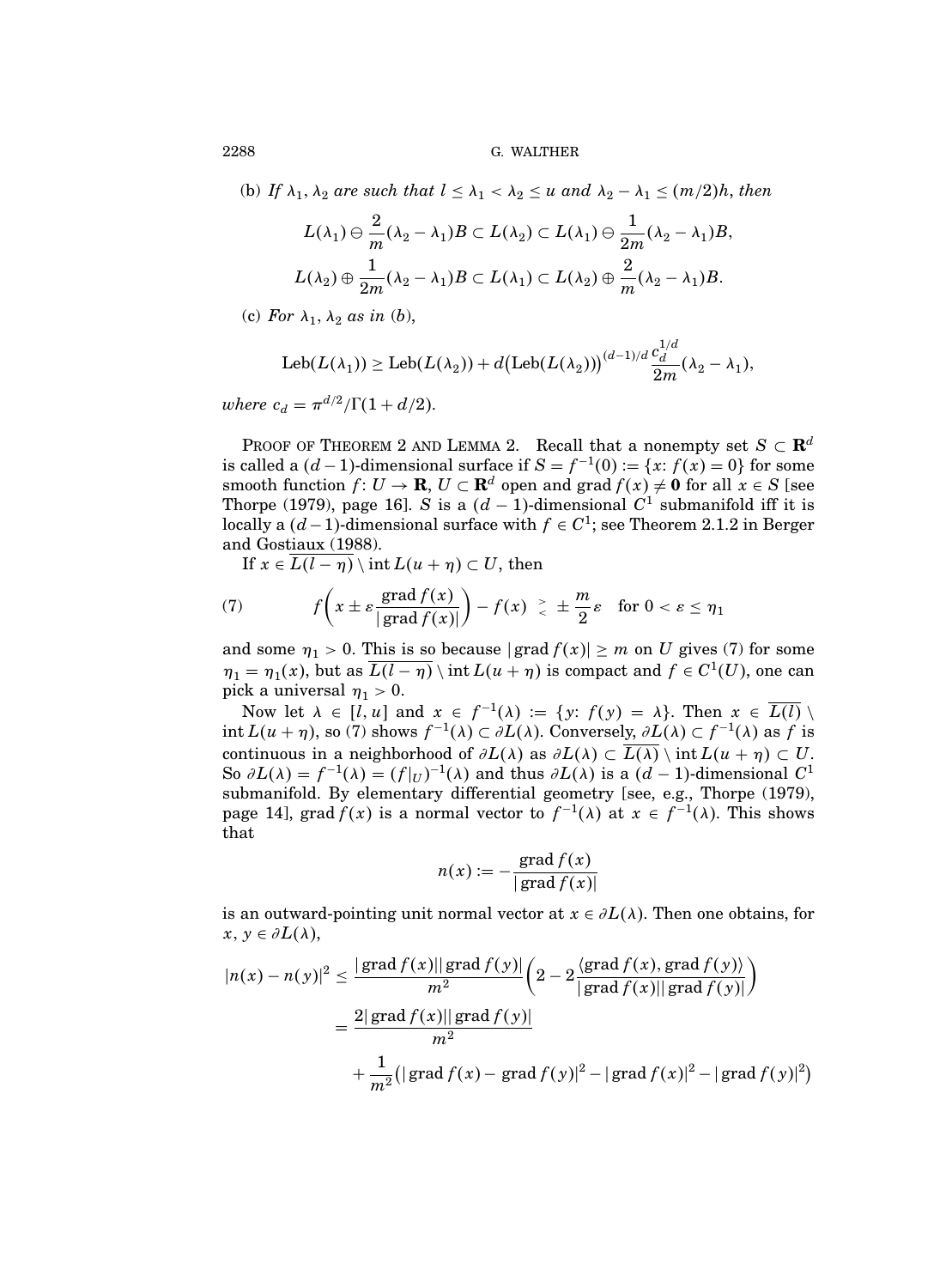$$
= \frac{1}{m^2} (|\operatorname{grad} f(x) - \operatorname{grad} f(y)|^2 - (|\operatorname{grad} f(x)| - |\operatorname{grad} f(y)|)^2)
$$
  

$$
\leq \frac{k^2}{m^2} |x - y|^2.
$$

Hence  $\partial L(\lambda)$  satisfies condition (iv) of Theorem 1 with  $r_0 = m/k$ . Further,  $L(\lambda)$ is compact as U is bounded and as  $\partial L(\lambda) \subset f^{-1}(\lambda)$  was shown previously. This proves Theorem 2.

The assertion concerning the inf in Lemma 2(a) is obtained by showing that for some  $h > 0$  the following three inequalities hold for all  $\lambda \in [l, u]$ and all  $t > 0$ :  $f(x) > \lambda + (m/2)t$  if  $x \in L(\lambda) \ominus tB$  and  $d(x, \partial L(\lambda)) \leq \eta_1$ ;  $f(x) > \lambda + (m/2)h$  if  $x \in L(\lambda) \ominus tB$  and  $d(x, \partial L(\lambda)) > \eta_1$ ; and  $f(x) > \lambda - 2mt$  if  $x \in L(\lambda) \oplus tB$  and  $0 < t \leq h$ . The routine proof of these inequalities is omitted. The assertion concerning the sup in Lemma 2(a) is proved analogously.

As for part (b), setting  $t = -(2/m)(\lambda_2 - \lambda_1)$  in part (a) gives

$$
\inf_{x \in L(\lambda_1) \ominus (2/m)(\lambda_2 - \lambda_1)B} f(x) > \lambda_1 + (\lambda_2 - \lambda_1) = \lambda_2,
$$

proving the first inclusion. Further, setting  $t = (1/2m)(\lambda_2 - \lambda_1)$  and using (1), one obtains  $\sup_{x \in (L(\lambda_1) \oplus (1/2m)(\lambda_2 - \lambda_1)B)^c} f(x) < \lambda_1 + (\lambda_2 - \lambda_1) = \lambda_2$ , whence  $(L(\lambda_1) \ominus (1/2m)(\lambda_2 - \lambda_1)B)^c \subset L(\lambda_2)^c$ , which yields the second inclusion of the first assertion. The second assertion follows analogously.

Part (c) follows from (b) and the Brunn-Minkowski inequality [see, e.g., Burago and Zalgaller (1988)]: As  $L(\lambda_2)$  is nonempty and compact by Theorem 2, said inequality gives

$$
\text{Leb}\bigg(L(\lambda_2)\oplus \frac{1}{2m}(\lambda_2-\lambda_1)B\bigg) \geq \bigg[\big(\text{Leb}(L(\lambda_2))\big)^{1/d}+\bigg(\text{Leb}\bigg(\frac{1}{2m}(\lambda_2-\lambda_1)B\bigg)\bigg)^{1/d}\bigg]^{d}.
$$

Recall

$$
Leb\left(\frac{\lambda_2-\lambda_1}{2m}B\right)=c_d\left(\frac{\lambda_2-\lambda_1}{2m}\right)^d.
$$

LEMMA 3. Let  $C \subset \mathbf{R}^d$  be compact,  $r_0 > 0$  and  $X_i$ ,  $1 \le i \le n$ , be i.i.d. from some density  $f$  on  $\mathbf{R}^{d}.$ 

(a) If  $f \ge b > 0$  on  $S \in \mathscr{G}_{C}(r_0)$  and  $0 < \varepsilon < r/2 \wedge r_0$ , then  $\mathbb{P}\big( S_{r-2\varepsilon} \not\subset \big( S \cap \{ X_i, \; 1 \leq i \leq n \} \big) \oplus r B \big)$  $\leq D(\varepsilon, S_r) \exp(-nab \min(r-\varepsilon, r_0)^{(d-1)/2} \varepsilon^{(d+1)/2}),$ 

where  $D(\varepsilon, S_r) := \max\{\text{card }M\colon M \subset S_r, |x - y| > \varepsilon \text{ for different } x, y \in M\}$  is the packing number for  $S_r$ , and a is a dimensional constant. (b) If further  $f \ge b > 0$  on C,  $0 < \varepsilon < r/3 \wedge 1$  and  $r_0 \ge r - 2\varepsilon$ , then

$$
\mathbb{P}\big(S_{r-3\varepsilon}\not\subset \big(S\cap\big\{X_i,\,\,1\leq i\leq n\big\}\big)\oplus rB\text{ for some }S\in\mathscr{S}_C(r_0)\big)\\\leq D(\varepsilon,C_r)D\bigg(\frac{\varepsilon}{10r},S^{d-1}\bigg)\exp(-nab(r-2\varepsilon)^{(d-1)/2}(\varepsilon/2)^{(d+1)/2}).
$$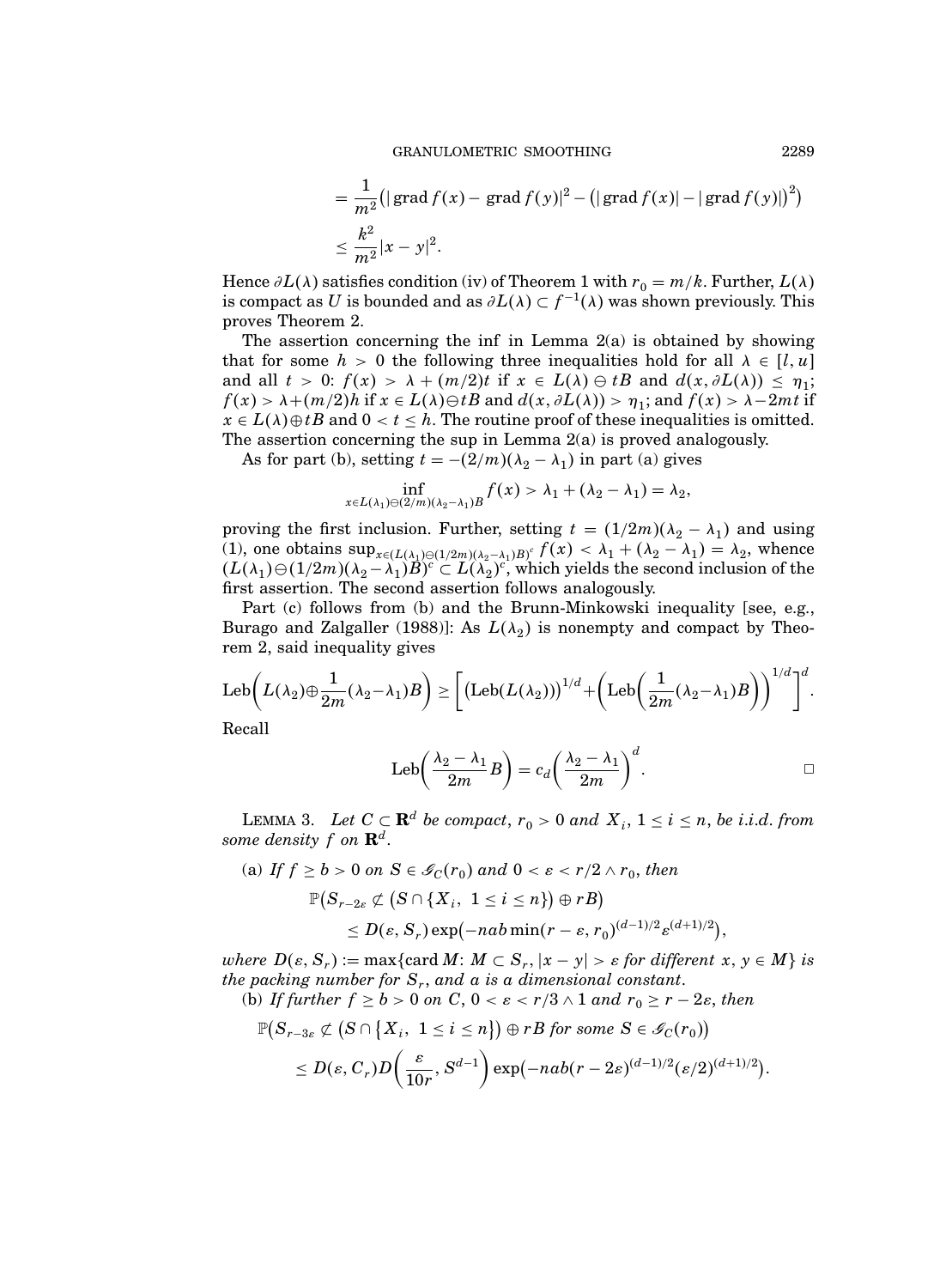PROOF. We will employ a variation of the packing argument used in the proof of Theorem 1[a] in Dümbgen and Walther (1996). Write  $\mathscr{X}_n^S$  for  $S \cap$  $\{X_i, 1 \le i \le n\}$ . Let M be a maximal subset of  $S_{r-2\varepsilon}$  such that  $|x-y| > \varepsilon$  for different  $x, y \in M$ . So, for any set  $T \subset \mathbf{R}^d$ ,  $M \subset T$  implies  $S_{r-2\varepsilon} \subset T \oplus \varepsilon B$ . Hence

$$
\mathbb{P}(S_{r-2\varepsilon} \not\subset \mathscr{X}_n^S \oplus rB) \leq \mathbb{P}(M \not\subset \mathscr{X}_n^S \oplus (r - \varepsilon)B)
$$
  
\n
$$
\leq \sum_{m \in M} \mathbb{P}(\mathscr{X}_n^S \cap B_{r-\varepsilon}(m) = \varnothing)
$$
  
\n
$$
\leq D(\varepsilon, S_r) \sup_{m \in S_{r-2\varepsilon}} \mathbb{P}(\mathscr{X}_n^S \cap B_{r-\varepsilon}(m) = \varnothing).
$$

Let  $m \in S_{r-2\varepsilon}$ . Then there exists  $s \in S$  with  $|m-s| \leq r-2\varepsilon$ . As S satisfies the conditions of Theorem 1 with  $r_0 > 0$ , there exists  $x \in S$  with  $s \in B_{r_0}(x) \subset S$ , so  $|m-x| \le r_0 + r - 2\varepsilon$ . Lemma 1 shows that

$$
Leb(B_{r-\varepsilon}(m) \cap B_{r_0}(x)) \ge a \min(r-\varepsilon, r_0)^{(d-1)/2} \varepsilon^{(d+1)/2},
$$

where  $a$  is a dimensional constant. Hence

$$
\mathbb{P}(\mathscr{X}_n^S \cap B_{r-\varepsilon}(m) = \varnothing) = \mathbb{P}(X_i \notin S \cap B_{r-\varepsilon}(m) \text{ for all } 1 \le i \le n)
$$
  
\n
$$
= \prod_{i=1}^n (1 - \mathbb{P}(X_i \in S \cap B_{r-\varepsilon}(m)))
$$
  
\n
$$
\le (1 - \mathbb{P}(X_1 \in B_{r_0}(x) \cap B_{r-\varepsilon}(m)))^n
$$
  
\n
$$
\le (1 - ab \min(r - \varepsilon, r_0)^{(d-1)/2} \varepsilon^{(d+1)/2})^n
$$
  
\n
$$
\le \exp(-nab \min(r - \varepsilon, r_0)^{(d-1)/2} \varepsilon^{(d+1)/2}),
$$

which proves part (a). To prove (b), let M be a maximal subset of  $C_{r-3\varepsilon}$  such that  $|x - y| > \varepsilon$  for different  $x, y \in M$  and set  $M^S := M \cap S$ . If  $S \in \mathscr{I}_C(r_0)$ and  $s \in S_{r-3\varepsilon}$ , then it follows from Theorem 1(iii) that  $s \in B_{r_0}(x) \subset S_{r-3\varepsilon}$  for some x. This implies  $S_{r-3\varepsilon} \subset (M^{S_{r-3\varepsilon}}) \oplus 2\varepsilon B$ . Hence

$$
\mathbb{P}(\text{there exists } S \in \mathscr{I}_C(r_0): S_{r-3\varepsilon} \not\subset \mathscr{X}_n^S \oplus rB) \\
\leq \mathbb{P}(\text{there exists } S \in \mathscr{I}_C(r_0): M^{S_{r-3\varepsilon}} \not\subset \mathscr{X}_n^S \oplus (r-2\varepsilon)B) \\
= \mathbb{P}(\text{there exists } m \in M: m \in S_{r-3\varepsilon} \text{ and } m \not\in \mathscr{X}_n^S \oplus (r-2\varepsilon)B \quad \text{for some } S \in \mathscr{I}_C(r_0)) \\
\leq D(\varepsilon, C_{r-3\varepsilon}) \sup_{m \in C_{r-3\varepsilon}} \mathbb{P}(m \in S_{r-3\varepsilon} \text{ and } \mathscr{X}_n^S \cap B_{r-2\varepsilon}(m) = \varnothing \quad \text{for some } S \in \mathscr{I}_C(r_0)).
$$

If  $m \in S_{r-3\varepsilon}$ , then as in the proof of part (a) one sees that there exists x with  $|m-x| \le r_0 + r - 3\varepsilon$  and  $B_{r_0}(x) \subset S$ . Hence the last probability in the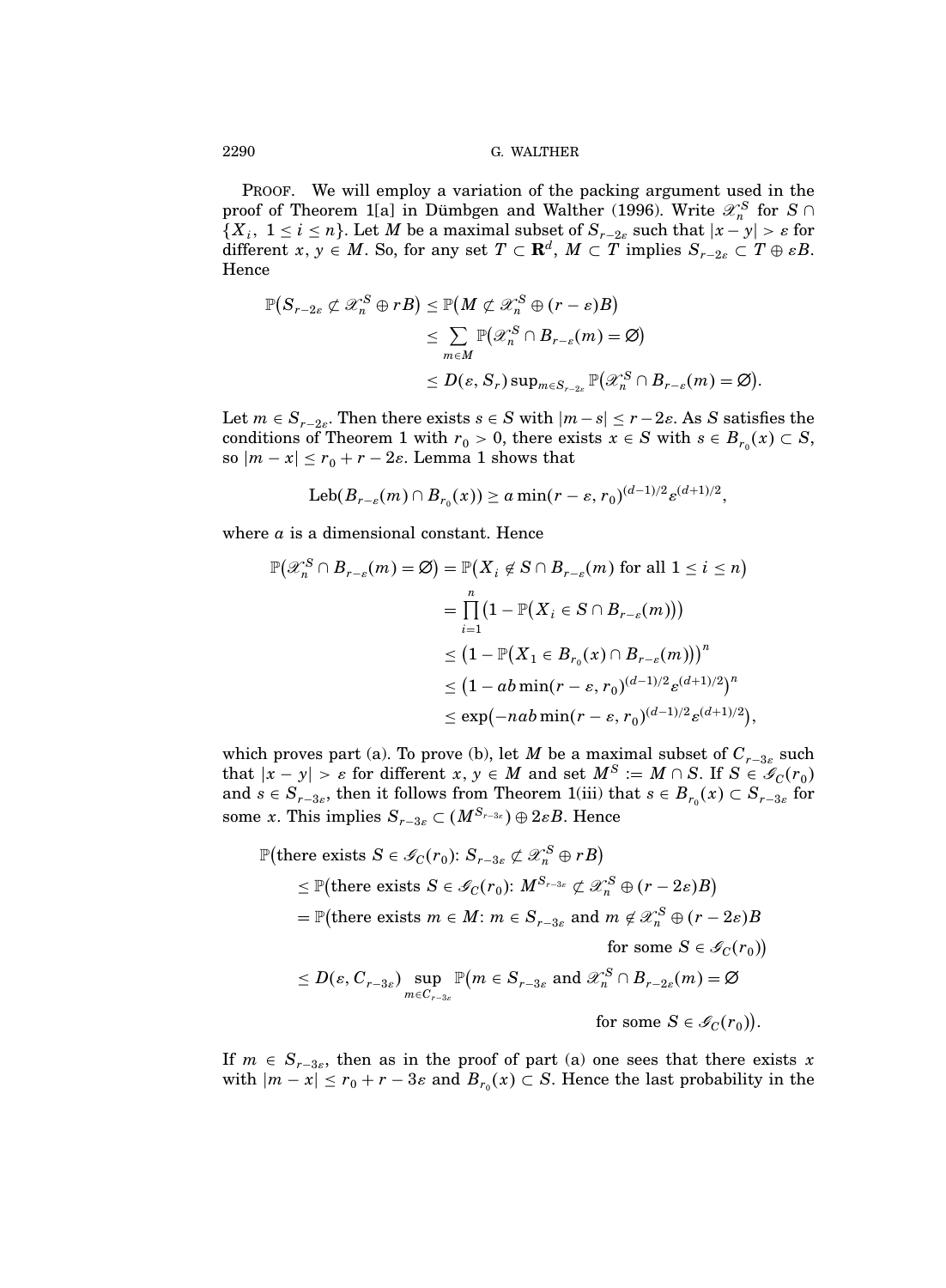preceding inequality is not larger than

$$
\mathbb{P}\Big(\mathscr{X}_n \cap B_{r_0}(x) \cap B_{r-2\varepsilon}(m) = \varnothing
$$
  
for some  $x$  with  $B_{r_0}(x) \subset C$  and  $|m - x| \le r_0 + r - 3\varepsilon\Big)$ .

One verifies that  $r_0 \ge r - 2\varepsilon$  implies for  $e := (x - m)/|x - m|$  (and any unit vector *e* if  $|x - m| = 0$ :

$$
B_{r_0}(x) \cap B_{r-2\varepsilon}(m) \supset B_{r_0}(m + (r_0 + r - 3\varepsilon)e) \cap B_{r-2\varepsilon}(m)
$$
  

$$
\supset B_{r_0}(m + (r_0 + r - \frac{5}{2}\varepsilon)\tilde{e}) \cap B_{r-2\varepsilon}(m),
$$

whenever  $\tilde{e}$  is a unit vector with  $|e-\tilde{e}|\leq \varepsilon/10r$  and  $\varepsilon\leq 1.$  So if  $M$  is a maximal subset of the unit sphere so that  $|x - y| > \varepsilon/10r$  for different  $x, y \in M$ , then the previous probability is not larger than

$$
\mathbb{P}\left(\mathscr{X}_n \cap B_{r_0}\left(m + \left(r_0 + r - \frac{5}{2}\varepsilon\right)\widetilde{e}\right) \cap B_{r-2\varepsilon}(m) = \varnothing \text{ for some } \widetilde{e} \in \widetilde{M} \text{ with } \right.
$$
\n
$$
B_{r_0}\left(m + \left(r_0 + r - \frac{5}{2}\varepsilon\right)\widetilde{e}\right) \cap B_{r-2\varepsilon}(m) \subset C\right)
$$
\n
$$
\leq \text{card }\widetilde{M}\left(1 - \mathbb{P}\left(X_1 \in B_{r_0}\left(m + \left(r_0 + r - \frac{5}{2}\varepsilon\right)\widetilde{e}\right) \cap B_{r-2\varepsilon}(m)\right)\right)^n
$$
\n
$$
\text{where } B_{r_0}\left(m + \left(r_0 + r - \frac{5}{2}\varepsilon\right)\widetilde{e}\right) \cap B_{r-2\varepsilon}(m) \subset C
$$
\n
$$
\leq \text{card }\widetilde{M}\left(1 - ab\min(r - 2\varepsilon, r_0)^{(d-1)/2}(\varepsilon/2)^{(d+1)/2}\right)^n
$$
\n
$$
\leq D\left(\frac{\varepsilon}{10r}, S^{d-1}\right) \exp(-nab(r - 2\varepsilon)^{(d-1)/2}(\varepsilon/2)^{(d+1)/2}).
$$

PROPOSITION 1. Let F be a probability measure on  $\mathbf{R}^{d}$  with bounded density,  $C \subset \mathbf{R}^d$  be compact and  $r_0 > 0$ . Then

$$
\sup_{S \in \mathcal{S}_C(r_0)} |F_n(S) - F(S)| = \begin{cases} O(n^{-2/(d+1)}) & a.s., \quad \text{if } d > 3, \\ O\left(\frac{\log n}{\sqrt{n}}\right) & a.s., \quad \text{if } d = 1, 2, 3. \end{cases}
$$

PROOF. Let

$$
N_I(\varepsilon, \mathscr{I}_C(r_0), F) := \inf \{ m \colon \text{there exist measurable } G_1, \dots, G_m \subset \mathbf{R}^d \text{ such that for every } G \in \mathscr{I}_C(r_0) \text{ there exist } i, j \in \{1, \dots, m\} \text{ with } G_i \subset G \subset G_j \text{ and } F(G_j \setminus G_i) < \varepsilon \}
$$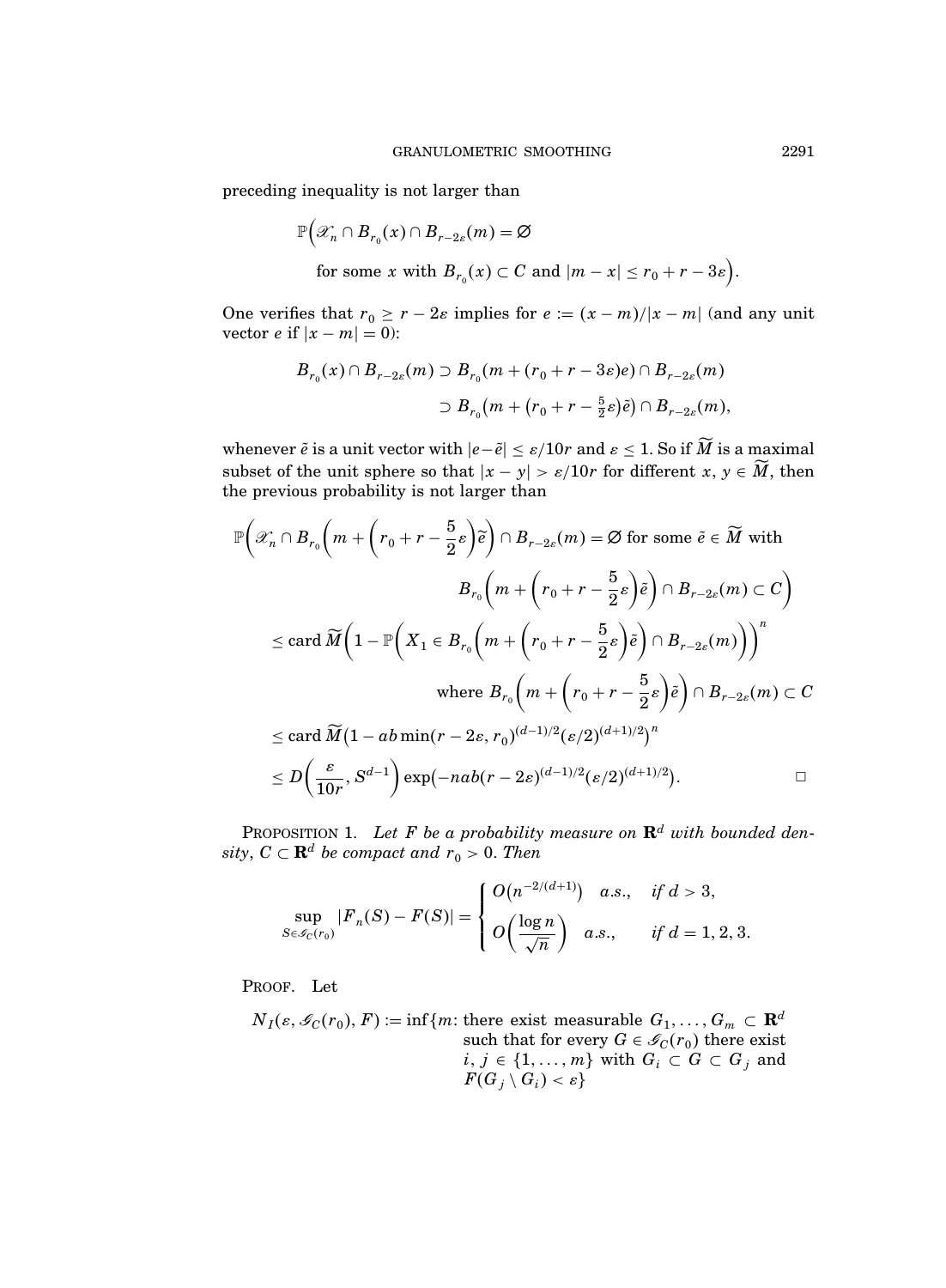be the metric entropy with inclusion of  $\mathcal{I}_C(r_0)$  with respect to F. We will show, for  $d > 2$ ,

(8) 
$$
\log N_I(\varepsilon, \mathcal{L}_C(r_0), F) \leq M \varepsilon^{-(d-1)/2}
$$
 for  $0 < \varepsilon \leq 1$  and some M.

Then Corollary 2.5 in Alexander (1984) gives the assertion for the case  $d \geq 3$ . [In his definition of metric entropy  $N_{2}^B,$  Alexander requires that the bracketing sets  $G_i$ ,  $G_j$  be in  $\mathcal{I}_C(r_0)$ . However, the proof of his Theorem 2.3 (on which Corollary 2.5 is based) goes through without this requirement. So we may substitute  $N_I(\varepsilon^2, \mathcal{G}_C(r_0), F)$  for  $N_2^B(\varepsilon, \mathcal{G}_C(r_0), F)$ .

In the case  $d = 1$  one can readily find an explicit bound for  $N_I$ , but for the following it is enough to note that  $N_I$  for  $d = 1$  is not larger than  $N_I$  for  $d = 2$ . So if  $d = 1, 2$ , then  $\int_0^1 (\log N_I(\varepsilon^2, \mathscr{I}_C(r_0), F))^{1/2} d\varepsilon < \infty$ , and Theorem 6.2.1 in Dudley (1984) gives the assertion for this case.

It remains to prove (8). Let  $G \in \mathcal{G}_C(r_0)$ . Part (iv) of Theorem 1 and Theorem 2.1.2(iv) in Berger and Gostiaux (1988) show that ∂G is locally the graph of a real-valued function f defined on  $\mathbf{R}^{d-1}$  (possibly after a permutation of the coordinate axes) and that  $\text{grad } f$  satisfies a uniform Lipschitz condition. Hence we can find a fixed number  $N = N(r_0)$  of overlapping rectangles  $R_i$ ,  $i = 1, ..., N$ , covering C such that for each  $G \in \mathcal{G}_C(r_0)$ ,  $G = \bigcup_{i \in J} (G \cap R_i)$ ,  $J \subset \{1,\ldots,N\}$ , and  $G \cap R_i \in \mathscr{C}(2,k,d)$  for some k, where  $\mathscr{C}(2,k,d)$  is defined in Dudley (1984), page 51. Theorem 7.1.1 in Dudley (1984) shows  $\log N_I(\varepsilon, \mathscr{C}(2, k, d), F) \leq M_1 \varepsilon^{-(d-1)/2}, 0 < \varepsilon \leq 1$ . But  $G = \bigcup_{i \in J} (G \cap R_i)$  and  $|J| \leq N$  imply  $N_I(\varepsilon, \mathcal{L}_C(r_0), F) \leq (N_I(\varepsilon/N, \mathcal{L}(2, k, d), F))^N$ . Equation (8) follows.  $\square$ 

PROOF OF THEOREM 3. We will first prove  $(4)$  by showing that there exist constants  $c, M > 0$  such that, for  $\varepsilon_n := c(\log n/n)^{2/(d+1)} r_n^{-(d-1)/(d+1)}$ 

(9)  $\mathbb{P}(L(\lambda)_{-2M\sigma_n^p-\varepsilon_n}\subset L_n(\lambda) \text{ for all } \lambda\in [l,u] \text{ eventually} = 1,$ 

(10) 
$$
\mathbb{P}(L_n(\lambda) \subset L(\lambda)_{\varepsilon_n + 2M\sigma_n^p} \text{ for all } \lambda \in [l, u] \text{ eventually} = 1.
$$

Then (4) follows as  $L(\lambda)_{-2M\sigma_n^p - \varepsilon_n} \subset L_n(\lambda)$  implies  $L(\lambda) \subset L_n(\lambda)_{2M\sigma_n^p + \varepsilon_n}$  for n large enough by Lemma B.1(c) of Walther (1995), because  $L(\lambda) \in \mathscr{I}(m/k)$  for all  $\lambda \in [l, u]$  by Theorem 2. Equations (9) and (10) will be proved in two steps. Define the events

$$
A_n := \{\omega: \mathscr{X}_n^+(\lambda)(\omega) \subset L(\lambda)_{(M/2)\sigma_n^p} \text{ for all } \lambda \in [l, u]\},
$$
  

$$
B_n := \{\omega: \mathscr{X}_n^-(\lambda)(\omega) \subset (L(\lambda)_{-(M/2)\sigma_n^p})^c \text{ for all } \lambda \in [l, u]\}.
$$

First, it will be shown that

(11) 
$$
\mathbb{P}(A_n \text{ eventually}) = \mathbb{P}(B_n \text{ eventually}) = 1,
$$

(12) 
$$
\mathbb{P}\Big(L(\lambda)_{M\sigma_n^P} \setminus L(\lambda)_{-(r_n-\varepsilon_n)+2M\sigma_n^P} \Big|_{\lambda \in [l, u] \text{ eventually}}\Big) = 1.
$$

Then these auxiliary results will be used to prove (9) and (10).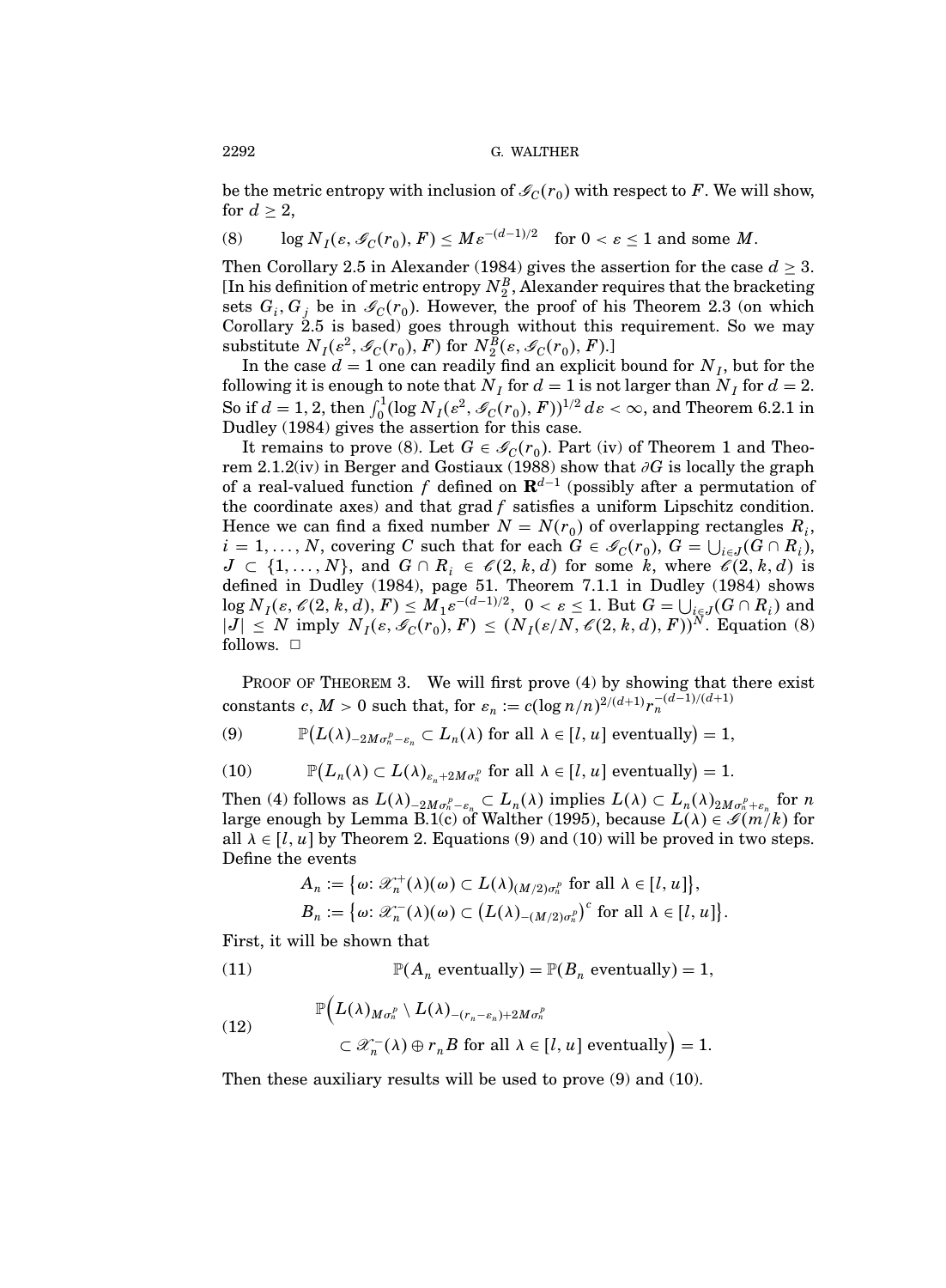To prove (11), observe that one can find  $r > 0$  such that the compact set  $U(r) := (L(l) \setminus int L(u)) \oplus rB$  satisfies  $U(r) \subset U$ . The kernel K satisfies the assumptions of Theorem 3.1 in Stute (1984). That theorem and Taylor's theorem, respectively, show that there is a compact set  $C \supset U(r/2)$  such that

(13) 
$$
\sup_C |\hat{f}_n - f_{\sigma_n}| = O(n^{-p/(d+2p)}) \quad \text{a.s.,} \qquad n \to \infty,
$$

(14) 
$$
\sup_C |f_{\sigma_n} - f| = O(\sigma_n^p), \qquad n \to \infty,
$$

where we write  $f_{\sigma_n}$  for  $\int \sigma_n^{-d} K((\cdot - x)/\sigma_n) f(x) dx$ . Using (MON) of Walther (1995), one verifies

$$
(L(u)\cap C^{c})\oplus \frac{r}{4}B\subset L(u)\ominus \frac{r}{4}B.
$$

Together with the fact that K has bounded support,  $\sigma_n \to 0$  and Lemma 2(a), this shows that, for some  $v > 0$  and n large enough,

$$
\inf_{L(u)\cap C^c} f_{\sigma_n} \geq \inf_{(L(u)\cap C^c)\oplus (r/4)B} f > u+v \quad \text{and} \quad \sup_{(L(l))^c\cap C^c} f_{\sigma_n} < l-v,
$$

where the last inequality follows in an analogous way.  $f_n$  converges to  $f_{\sigma_n}$ uniformly on  $C^c$ , as  $\sigma_n^d \gg \log n/n$ , sup  $f < \infty$  and the assumptions on K guarantee that the graphs of  $K(-x/\sigma)$  have polynomial discrimination; see Pollard (1984), page 36. Hence we obtain

(15) 
$$
\mathbb{P}\left(\inf_{L(u)\cap C^c} \hat{f}_n(x) > u + \frac{v}{2} \text{ eventually}\right) = 1,
$$

$$
\mathbb{P}\left(\sup_{(L(l))^c\cap C^c} \hat{f}_n(x) < l - \frac{v}{2} \text{ eventually}\right) = 1.
$$

Equations (13)–(15) together with Lemma 2(a) imply that there exists  $M > 0$ such that

$$
\mathbb{P}\Big(\sup_{x\in (L(\lambda)\oplus (M/2)\sigma_n^p B)^c} \hat{f}_n(x) < \lambda \text{ for all } \lambda \in [l, u] \text{ eventually}\Big) = 1,
$$
\n
$$
\mathbb{P}\Big(\inf_{x\in L(\lambda)\ominus (M/2)\sigma_n^p B} \hat{f}_n(x) > \lambda \text{ for all } \lambda \in [l, u] \text{ eventually}\Big) = 1.
$$

Equation (11) follows.

To prove (12), let  $N_n$  be the integer part of  $2(u - l)((m/2)M\sigma_n^p)^{-1}$  and let  $l = \lambda_1 < \cdots < \lambda_{N_n} = u$  be such that  $\lambda_{k+1} - \lambda_k \leq (m/2)M\sigma_n^{\beta}$  for all  $k < N_n$ . Then

$$
(16) \tL(\lambda_k)_{-(r_n-\varepsilon_n)+M\sigma_n^p} \subset L(\lambda_{k+1})_{-(r_n-\varepsilon_n)+2M\sigma_n^p}
$$

for all  $k < N_n$  by Lemma B.1(c) of Walther (1995) and Lemma 2(b), provided  $n$  is large enough. Now suppose

$$
(17) \qquad L(\lambda_k)_{M\sigma_n^p} \setminus L(\lambda_k)_{-(r_n-\varepsilon_n)+M\sigma_n^p} \subset \mathscr{X}_n^-(\lambda_k) \oplus r_nB \quad \text{for all } k=1,\ldots,N_n.
$$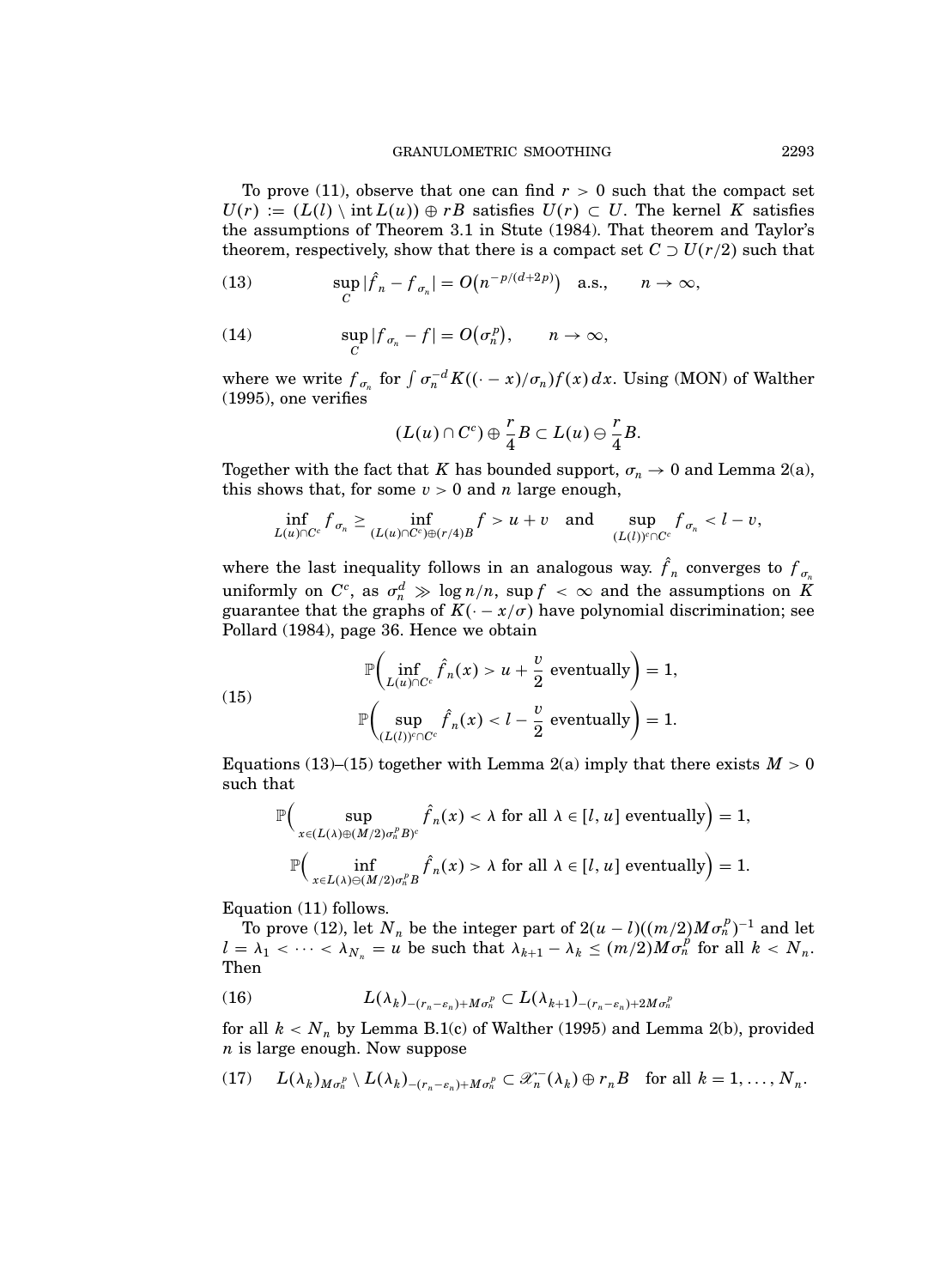Let  $\lambda \in [l, u]$  and let k be such that  $\lambda \in [\lambda_k, \lambda_{k+1}]$ . Then  $L(\lambda_{k+1}) \subset L(\lambda) \subset$  $L(\lambda_k)$  and (16) give

$$
L(\lambda)_{M\sigma_n^p} \setminus L(\lambda)_{-(r_n-\varepsilon_n)+2M\sigma_n^p} \subset L(\lambda_k)_{M\sigma_n^p} \setminus L(\lambda_k)_{-(r_n-\varepsilon_n)+M\sigma_n^p}
$$
  

$$
\subset \mathscr{X}_n^-(\lambda_k) \oplus r_nB
$$
  

$$
\subset \mathscr{X}_n^-(\lambda) \oplus r_nB \text{ by the definition of } \mathscr{X}_n^-.
$$

So if the set on the left-hand side of the preceding inclusion is not contained in  $\mathscr{X}_n^{-}(\lambda) \oplus r_n B$  for some  $\lambda$ , then the inclusion in (17) must fail for some k. This shows

$$
\mathbb{P}(\lbrace L(\lambda)_{M\sigma_n^p} \setminus L(\lambda)_{-(r_n-\varepsilon_n)+2M\sigma_n^p} \not\subset \mathscr{X}_n^-(\lambda) \oplus r_nB \text{ for some } \lambda \in [l, u] \rbrace \cap A_n)
$$
  
\n
$$
\leq \sum_{k=1}^{N_n} \mathbb{P}(\lbrace L(\lambda_k)_{M\sigma_n^p} \setminus L(\lambda_k)_{-(r_n-\varepsilon_n)+M\sigma_n^p} \not\subset \mathscr{X}_n^-(\lambda_k) \oplus r_nB \rbrace \cap A_n)
$$

 $(A_n$  is included for later use of this inequality.)

Next, by Assumption A one can find  $0 < r < r_0/2$  such that  $f \ge l/2$  on  $L(l)_r$ . Pick any  $\lambda \in [l, u]$ . One verifies that for large enough *n* the (nonrandom) set  $S(n) := L(\lambda)_r \setminus \text{int } L(\lambda)_{M_{\sigma_n^p}}$  satisfies the conditions of Theorem 1 with rolling radius at least  $r/4$ . On the event  $A_n$  we have  $S(n) \cap \{X_i, i = 1, ..., n\} \subset$  $\mathscr{X}_n^-(\lambda)$ . Hence Lemma 3(a) gives

$$
\mathbb{P}(\big\{S(n)_{r_n-\varepsilon_n}\not\subset \mathscr{X}_n^-(\lambda)\oplus r_nB\big\}\cap A_n)
$$

(19) 
$$
\leq D(\varepsilon_n/2, S(n)_{r_n}) \times \exp(-2nal \min(r_n - \varepsilon_n/2, r/4)^{(d-1)/2} (\varepsilon_n/2)^{(d+1)/2}).
$$

It is easy to check that if  $S, T \subset \mathbf{R}^d$ ,  $0 \le b, 0 < c$  and  $S \oplus cB \subset T$ , then  $(T \setminus S)_b = T_b \setminus S_{-b}$ . Together with  $r + r_n - \varepsilon_n \geq M \sigma_n^p$  and Lemma B.1(c) of Walther (1995), this gives

(20)  

$$
S(n)_{r_n-\varepsilon_n} \supset L(\lambda)_{r+r_n-\varepsilon_n} \setminus (L(\lambda)_{M\sigma_n^p})_{-r_n+\varepsilon_n}
$$

$$
\supset L(\lambda)_{M\sigma_n^p} \setminus L(\lambda)_{-(r_n-\varepsilon_n)+M\sigma_n^p}.
$$

Using diameter( $S(n)_{r_n}$ )  $\leq$  diameter( $L(l)$ )+2 $r_0$ , the bound in Pollard (1990), page 14, yields

(21) 
$$
D(\varepsilon_n/2, S(n)_{r_n}) \le (4(\text{diameter}(L(l)) + 2r_0)\varepsilon_n^{-1} + 1)^d.
$$

Equations (19)–(21) and  $\varepsilon_n < r_n$  show that for *n* large enough the right-hand side of (18) is bounded by

$$
N_n C_1 \varepsilon_n^{-d} \exp\left(-C_2 n r_n^{(d-1)/2} \varepsilon_n^{(d+1)/2}\right) \le n^q \exp\left(-C_2 c^{(d+1)/2} \log n\right),
$$

with some constants  $C_1, C_2, q > 0$ , as  $N_n \le \text{const } \sigma_n^{-p} = \text{const}(n/\log n)^{p/(d+2p)}$ . Choosing the factor c in  $\varepsilon_n$  large enough yields  $\sum_n n^q \exp(C_2 c^{(d+1)/2} \log n)$  <  $\infty$ , so (12) follows from (18) via the Borel–Cantelli lemma and because  $\mathbb{P}(A_n$  eventually) = 1.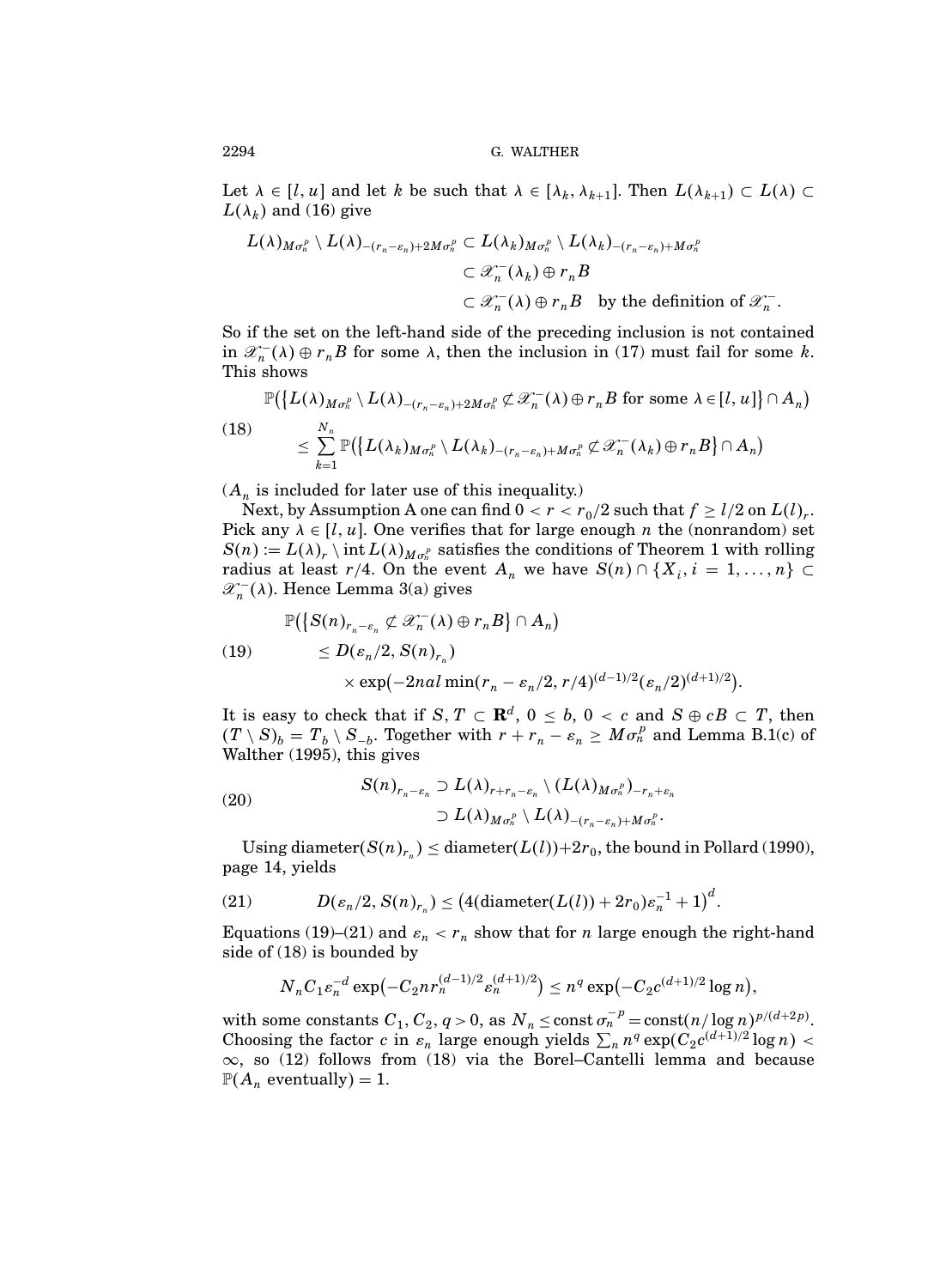Equation (9) can be proved in a similar way: One checks that  $L(\lambda_k)_{-M\sigma_k^p-\varepsilon_n} \subset$  $L_n(\lambda_k)$  for all  $k = 1, ..., N_n$  implies  $L(\lambda)_{-2M\sigma_n^p - \varepsilon_n} \subset L_n(\lambda)$  for all  $\lambda \in [l, u]$ . So once we find a constant  $r > 0$  such that for each  $\lambda \in [l, u]$  and n large enough (and not depending on  $\lambda$ )

(22) 
$$
\mathbb{P}(\lbrace S(n)_{r_n-\epsilon_n} \not\subset L_n(\lambda) \rbrace \cap B_n) \leq D(\epsilon_n/2, S(n)_{r_n}) \exp(-nal \min(r_n-\epsilon_n/2, r)^{(d-1)/2} (\epsilon_n/2)^{(d+1)/2}),
$$

where  $S(n) = L(\lambda)_{-M\sigma_n^p - r_n}$ , then (9) will follow from the Borel–Cantelli lemma as before. This is so because  $\mathbb{P}(B_n)$  eventually  $= 1$  and  $S(n)_{r_{n-\epsilon_n} = \epsilon_n}$  $L(\lambda)$ <sub>-M $\sigma_n^p - \varepsilon_n$ </sub> for *n* large enough; see Lemma B.1(c) of Walther (1995). Lemma B.2 of Walther (1995) shows that  $S(n) \in \mathcal{I}(r)$  for large enough n. Using (1), one sees that on the event  $B_n$  we have  $S(n) \cap \{X_i, i = 1, ..., n\} \subset$  $(\mathscr{X}_n^-(\lambda) \oplus r_n B)^c \cap \mathscr{X}_n^+(\lambda)$ . So (22) follows from Lemma 3(a).

Finally, (11) and (12) show that  $\mathbb{P}((\mathscr{X}_n^{-}(\lambda) \oplus r_n B)^c \cap \mathscr{X}_n^{+}(\lambda) \subset$  $L(\lambda)_{-(r_n-\varepsilon_n)+2M\sigma_n^p}$  for all  $\lambda \in [l, u]$  eventually = 1. So (10) follows from Lemma B.1(c) of Walther (1995).

To prove the claim (5) concerning  $C_n(\gamma)$ , set  $a_n := \varepsilon_n + 2M\sigma_n^p$ . Assume

(23) 
$$
L(\lambda)_{-a_n} \subset L_n(\lambda) \subset L(\lambda)_{a_n} \text{ for all } \lambda \in [l, u],
$$

$$
\sup_{\lambda \in [l, u]} |F_n(L(\lambda)) - F(L(\lambda))| \le a_n.
$$

We will show that  $(23)$  implies

(24) 
$$
\sup_{\gamma \in [\underline{\gamma}, \overline{\gamma}]} |\lambda_n(\gamma) - \lambda(\gamma)| \leq D a_n
$$

for some constant  $D$  specified later, provided  $n$  is large enough.

But (24) implies, for every  $\gamma \in [\underline{\gamma}, \overline{\gamma}]$ ,  $L(\lambda(\gamma))_{-(2/m)Da_n} \subset L(\lambda_n(\gamma)) \subset$  $L(\lambda(\gamma))_{(2/m)Da_n}$  if  $Da_n \leq (m/2)h$  by Lemma 2(b). Together with (23), this gives  $L(\lambda(\gamma))_{-(2/m)Da_n-a_n} \subset L_n(\lambda_n(\gamma))$  and also  $L_n(\lambda_n(\gamma)) \subset L(\lambda(\gamma))_{(2/m)Da_n+a_n}$ . This shows

(25) 
$$
C(\gamma) \subset C_n(\gamma)_{(2/m)Da_n + a_n} \text{ and } C_n(\gamma) \subset C(\gamma)_{(2/m)Da_n + a_n}
$$

for  $n$  large enough, because then

$$
L(\lambda(\gamma)) = (L(\lambda(\gamma))_{-(2/m)Da_n - a_n})_{(2/m)Da_n + a_n} \text{ as } L(\lambda(\gamma)) \in \mathscr{S}(m/k).
$$

Now the assertion of the theorem follows because the statements in (23) hold eventually a.s. by (9), (10) and Proposition 1 together with Theorem 2.

It remains to prove that (23) implies (24). Set  $D := \widetilde{C} + 2m$  with

$$
\widetilde{C} = \frac{4mc_d^{-1/d}}{ld(\text{Leb}(L(u)))^{(d-1)/d}},
$$

where  $c_d = \pi^{d/2}/\Gamma(1 + d/2)$ , and suppose  $\lambda_n(\gamma) > \lambda(\gamma) + Da_n$  for some  $\gamma \in$ [ $\gamma$ ,  $\overline{\gamma}$ ]. Then

$$
C_n(\gamma) \subset L_n(\lambda(\gamma) + Da_n) \subset L(\lambda(\gamma) + Da_n)_{a_n} \subset L(\lambda(\gamma) + Da_n - 2ma_n),
$$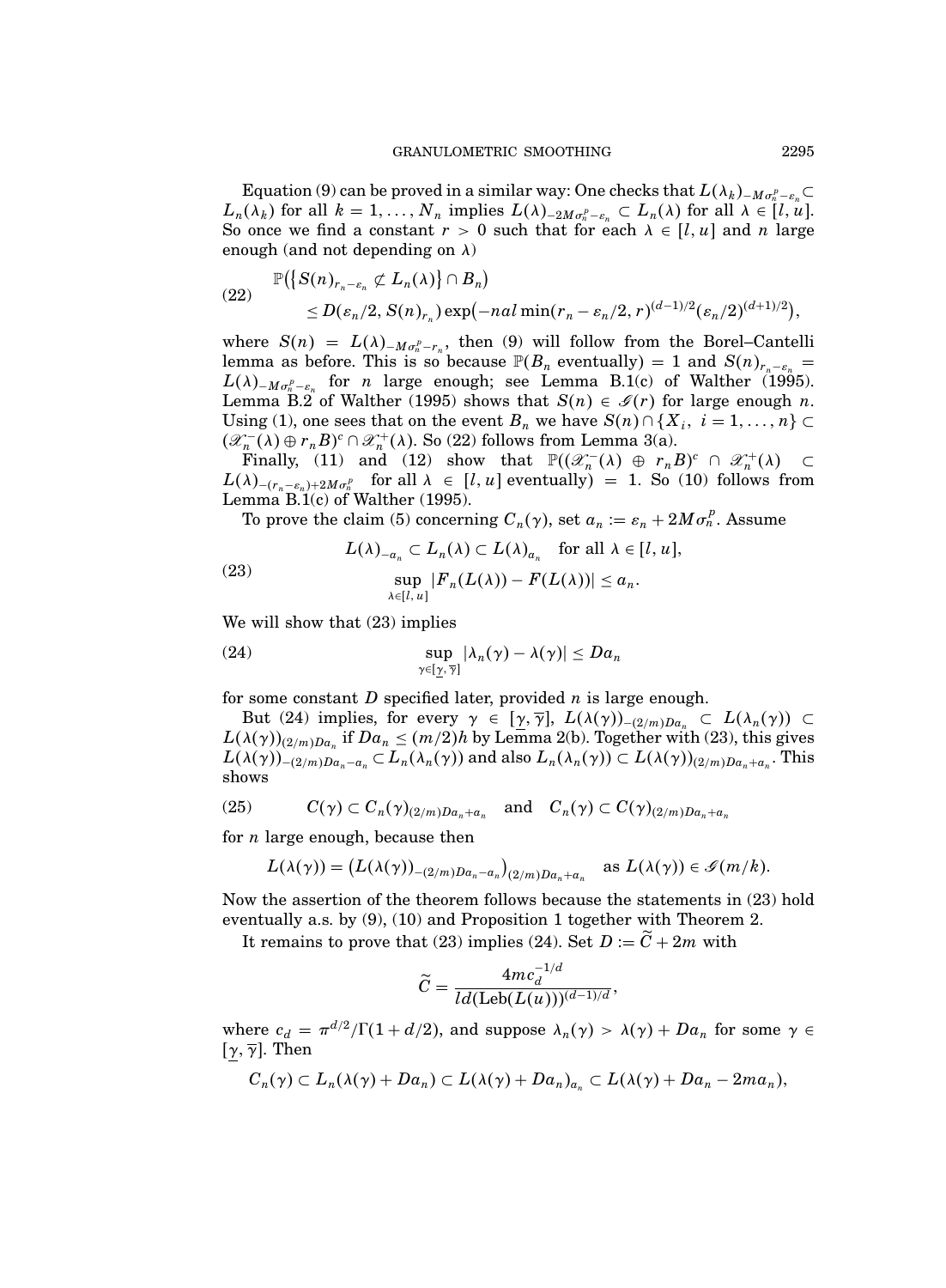where the last two inclusions follow from  $(23)$  and Lemma  $2(b)$ , respectively. Hence

$$
F_n(C_n(\gamma)) \le F_n(L(\lambda(\gamma) + \tilde{C}a_n))
$$
  
\n
$$
\le F(L(\lambda(\gamma) + \tilde{C}a_n)) + a_n \text{ by (23)}
$$
  
\n
$$
\le F(L(\lambda(\gamma))) - \lambda(\gamma) \cdot \text{Leb}(L(\lambda(\gamma)) \setminus L(\lambda(\gamma) + \tilde{C}a_n)) + a_n
$$
  
\n
$$
= \gamma - \lambda(\gamma) [\text{Leb}(L(\lambda(\gamma))) - \text{Leb}(L(\lambda(\gamma) + \tilde{C}a_n))] + a_n
$$
  
\n
$$
\le \gamma - ld(\text{Leb}(L(u)))^{(d-1)/d} \frac{c_d^{1/d}}{2m} \tilde{C}a_n + a_n \text{ by Lemma 2(c)}
$$
  
\n
$$
= \gamma - a_n.
$$

This contradiction to the definition of  $C_n(\gamma)$  shows that, in fact,  $\lambda_n(\gamma) \leq \lambda(\gamma) +$  $Da_n$ . Note that  $\lambda_n(\gamma) \geq \lambda(\gamma) - Da_n$  can be shown analogously, proving (24).  $\Box$ 

PROOF OF THEOREM 4. The technical arguments of the proof are very similar to those in the proof of Theorem 3, so only the main steps of the proof will be given.

One checks  $\inf_{L(\lambda)\ominus\sigma_n} f_n \geq \lambda$  and  $\sup_{(L(\lambda)\oplus\sigma_n)} f_n < \lambda$  eventually a.s., so the argument of Lemma 3(a) together with the Borel–Cantelli lemma shows that

 $\mathscr{X}_n^+ \subset L(\lambda), \qquad \widetilde{\mathscr{X}}_n^- \subset (L(\lambda))^c, \qquad R \subset L(\lambda)_{3\sigma_n} \setminus L(\lambda)_{-3\sigma_n} \quad \text{eventually a.s.}$ 

and hence, also by Lemma 3(a) and using  $\Psi_{-r_n}(\mathscr{X}_n^+) \subset \Psi_{-r_n}(\mathscr{X}_n^+ \cup R_i) \subset$  $\Psi_{-r_n}(\mathscr{X}_n^+\cup R),$ 

(26) 
$$
L(\lambda)_{-4\sigma_n} \subset \widehat{\Psi}_{-r_n}(\widetilde{\mathscr{X}}_n^+ \cup R_i) \subset L(\lambda)_{4\sigma_n}
$$
 eventually a.s. uniformly in *i*.

Now

(27) 
$$
\Psi_{-r_n} \left( \widehat{\Psi}_{-r_n} \left( \widetilde{\mathscr{L}_n^+} \cup R_i \right) \right) = \widehat{\Psi}_{-r_n} \left( \widetilde{\mathscr{L}_n^+} \cup R_i \right)
$$

by (1) and as  $\Psi_{-r_n}(A_{-r_n}) = A_{-r_n}$  for any set A [use (MON) in Walther (1995)]. Further,  $L(\lambda) = \Psi_{r_0}(L(\lambda)) = \Psi_{-r_0}(L(\lambda))$ . This together with (26), (27) and Theorem 2 of Walther (1995) shows that

the sets  $S_{n,i} := \Psi_{r_n}(\Psi_{-r_n}(\Psi_{-r_n}(\mathscr{X}_n^+\cup R_i))) = \Psi_{r_n}(\Psi_{-r_n}(\mathscr{X}_n^+\cup R_i))$  satisfy the conditions of Theorem 1 with rolling radius at least  $(r_0 + r_n)/2$ as well as  $L(\lambda)_{-4\sigma_n} \subset S_{n,i} \subset L(\lambda)_{4\sigma_n}$  eventually a.s. uniformly in *i*. (28)

One checks that  $Z_{n,i} = \bigcup \{ X \in \mathcal{X}_n : X \oplus r_n B \subset S_{n,i} \} \oplus r_n B$ , and as  $S_{n,i} \subset C$ for all i eventually a.s., Lemma 3(b) together with the Borel–Cantelli lemma yields the uniform convergence of  $\pmb{Z}_{n,\,i}$  to  $\pmb{S}_{n,\,i}$ :

(29) 
$$
(S_{n,i})_{-c(\log n/n)^{2/(d+1)}} \subset Z_{n,i} \subset S_{n,i}
$$
 eventually a.s. uniformly in *i*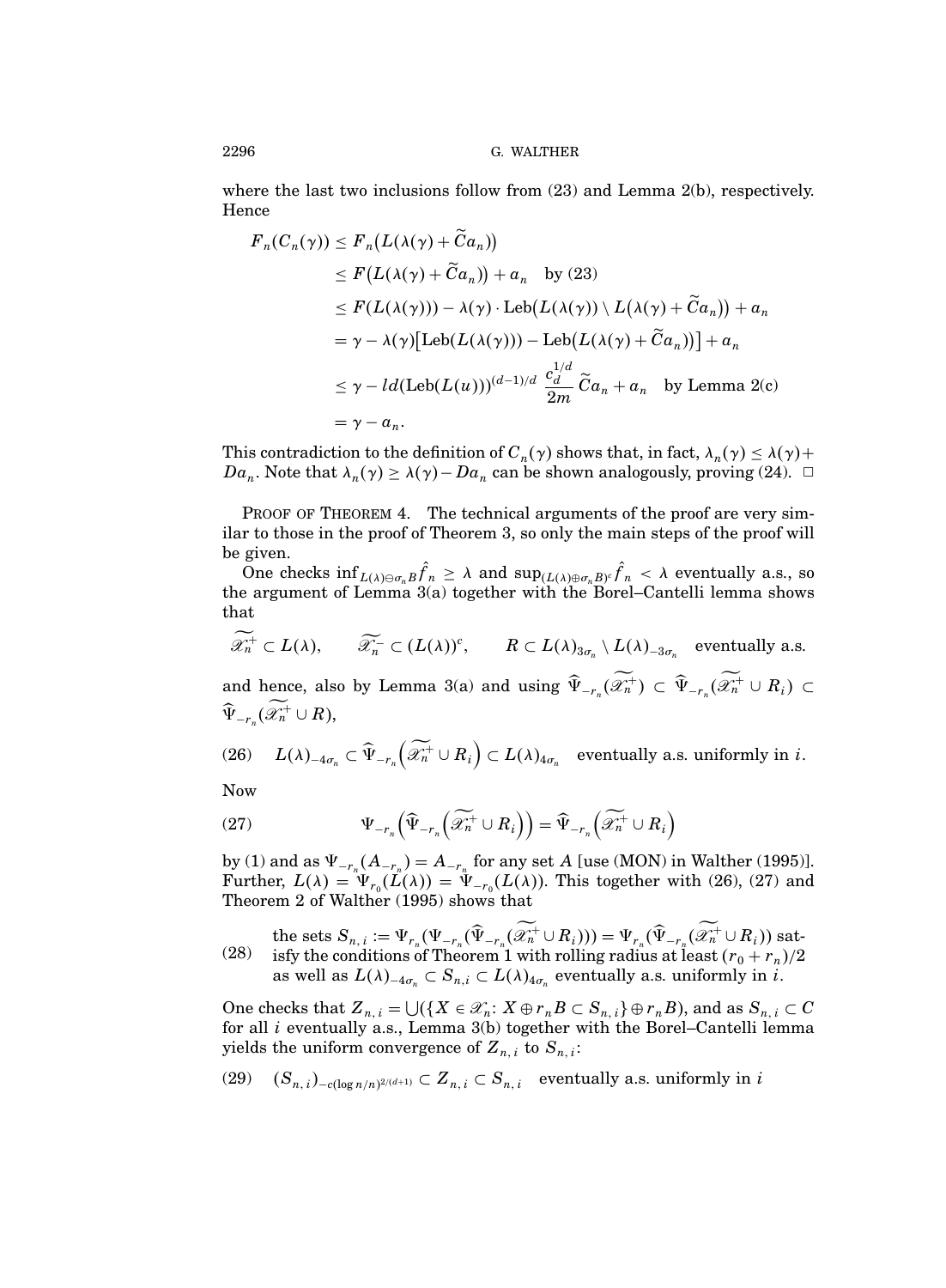for some constant c. Setting  $R_j := R \cap L(\lambda)$  and using Lemma 3(a) and Theorem 2 of Walther (1995), one also finds that  $L(\lambda)_{-c(\log n/n)^{2/(d+1)}} \subset S_{n, j} \subset$  $L(\lambda)_{c(\log n/n)^{2/(d+1)}}$  eventually a.s., so together with (29) one obtains

(30) 
$$
\mathbb{P}\Big(L(\lambda)_{-2c(\log n/n)^{2/(d+1)}} \subset Z_{n, j}
$$

$$
\subset L(\lambda)_{2c(\log n/n)^{2/(d+1)}} \text{ for some } j \text{ eventually}\Big) = 1.
$$

Now set  $H_{\lambda}(\cdot) := F(\cdot) - \lambda \operatorname{Leb}(\cdot), H_{n,\lambda}(\cdot) := F_n(\cdot) - \lambda \operatorname{Leb}(\cdot), p_n :=$  $c_1(\log n/n)^{2/(d+1)}$  if  $d > 3$  and  $p_n := c_1(\log n/\sqrt{n})$  if  $d \leq 3$ , where  $c_1 > 2c$  is a constant that derives from Proposition 1. It will be shown that, for measurable  $Z \subset C$ :

(31) If 
$$
d_{\text{Leb}}(L(\lambda), Z) > a
$$
, then  $H_{\lambda}(Z) < H_{\lambda}(L(\lambda)) - \min(|l - \lambda|, |u - \lambda|)a$ .

If  $d_{\text{Leb}}(L(\lambda), Z) > kp_n$  and  $S_{-p_n} \subset Z \subset S_{p_n}$  for some  $S \in \mathscr{S}_{\mathcal{C}}(\tilde{r})$  with  $\tilde{r}>0, \text{ then } H_{n,\,\lambda}(Z) < H_{\lambda}(L(\lambda))-(\min(|l-\lambda|,|u-\lambda|)k-(2\tilde{c}\sup f+\tilde{c}))$ 1)) $p_n$  eventually a.s. for some  $\tilde{c} > 0$ . (32)

(33) If 
$$
L(\lambda)_{-p_n} \subset Z \subset L(\lambda)_{p_n}
$$
, then  $H_{n,\lambda}(Z) \geq H_{\lambda}(L(\lambda)) - (2u\tilde{c} + 1)p_n$   
eventually a.s.

Equations  $(6)$ ,  $(30)$  and  $(33)$  show that eventually a.s. there exists a candidate set  $Z_{n,j}$  with  $d_{\text{Leb}}(L(\lambda), Z_{n,j}) \leq c_2 (\log n/n)^{2/(d+1)}$  for some  $c_2$  and  $H_{n,\lambda}(Z_{n,j}) \geq H_{\lambda}(L(\lambda)) - (2u\tilde{c} + 1)p_n$ . If we choose k in (32) large enough so that  $\min(|l - \lambda|, |u - \lambda|)k - (2\tilde{c} \sup f + 1) > 2u\tilde{c} + 1$ , then (32) and (29) show that all  $Z_{n,i}$  with  $d_{\text{Leb}}(L(\lambda), Z_{n,i}) \geq k p_n$  obey  $H_{n,\lambda}(Z_{n,i}) < H_{n,\lambda}(Z_{n,j})$ eventually a.s. uniformly in *i*. It follows that  $d_{\text{Leb}}(L(\lambda), L_n(\lambda)) \leq$  $\max(c_2, (\log n/n)^{2/(d+1)}, kp_n)$  eventually a.s., proving the theorem.

It remains to prove (31)–(33). For (31), observe  $F(Z\setminus L(\lambda)) \leq l\text{Leb}(Z\setminus L(\lambda))$ and  $F(L(\lambda) \setminus Z) \geq u \text{Leb}(L(\lambda) \setminus Z)$ . Hence

$$
H_{\lambda}(Z) = F(L(\lambda)) + F(Z \setminus L(\lambda)) - F(L(\lambda) \setminus Z)
$$
  
- \lambda (Leb(L(\lambda)) + Leb(Z \setminus L(\lambda)) - Leb(L(\lambda) \setminus Z))  

$$
\leq H_{\lambda}(L(\lambda)) - \min(|l - \lambda|, |\lambda - u|)d_{Leb}(L(\lambda), Z).
$$

As for (32),

$$
H_{n,\,\lambda}(Z) \le F_n(S_{p_n}) - \lambda \operatorname{Leb}(Z)
$$
  
\n
$$
\le F(S_{p_n}) + p_n - \lambda \operatorname{Leb}(Z) \quad \text{eventually a.s.}
$$

[by Proposition 1 and Lemma B.2 of Walther (1995)]

$$
\leq F(S_{-p_n}) + 2\tilde{c}p_n \sup f - \lambda \operatorname{Leb}(Z) + p_n \quad \text{for some } \tilde{c} \text{ by (6)}
$$
  

$$
< H_{\lambda}(L(\lambda)) - \min(|l - \lambda|, |u - \lambda|)kp_n + (2\tilde{c} \sup f + 1)p_n \quad \text{by (31)}.
$$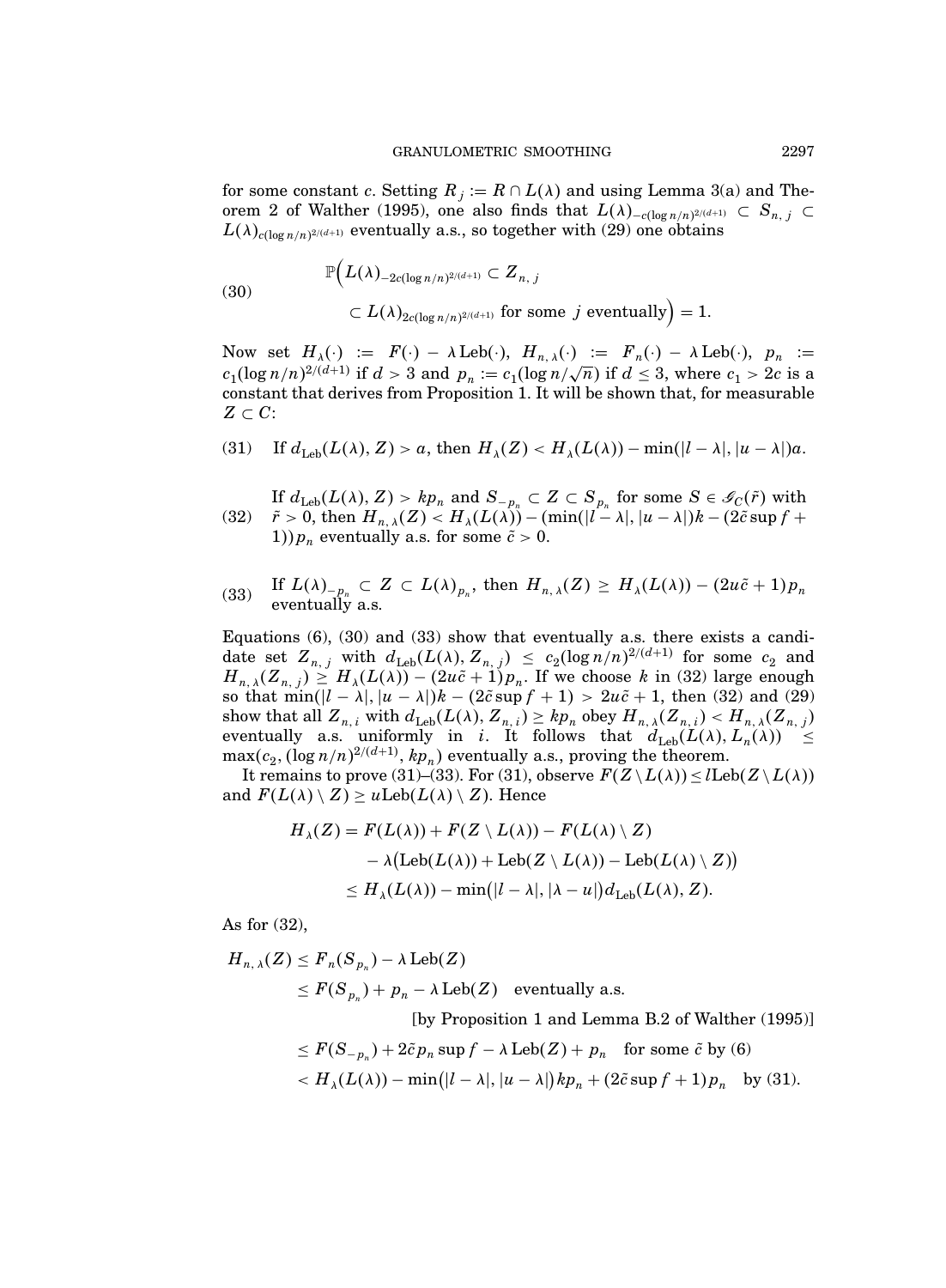Finally, (33) follows from

$$
F_n(Z) - \lambda \operatorname{Leb}(Z) \ge F(L(\lambda)_{-p_n}) - p_n - \lambda \operatorname{Leb}(L(\lambda)_{p_n}) \quad \text{eventually a.s.}
$$

[by Proposition 1 and Lemma B.2 of Walther (1995)]

$$
\geq F(L(\lambda)) - u\tilde{c}p_n - p_n - \lambda(\text{Leb}(L(\lambda)) + \tilde{c}p_n) \text{ by (6)}
$$
  

$$
\geq H_{\lambda}(L(\lambda)) - (2u\tilde{c} + 1)p_n.
$$

Acknowledgments. I would like to thank an Associate Editor and two referees for their many helpful comments and suggestions.

## REFERENCES

- Alexander, K. S. (1984). Probability inequalities for empirical processes and a law of the iterated logarithm. Ann. Probab. 12 1041–1067.
- BERGER, M. and GOSTIAUX, B. (1988). Differential Geometry: Manifolds, Curves and Surfaces. Springer, New York.

Blaschke, W. (1949). Kreis und Kugel. Chelsea, New York.

Burago, Y. D. and Zalgaller, V. A. (1988). Geometric Inequalities. Springer, New York.

Cox, D. R. and Hinkley, D. V. (1974). Theoretical Statistics. Chapman and Hall, London.

Cuevas, A. (1990). On pattern analysis in the non-convex case. Kybernetes 19 26–33.

- DasGupta, A., Ghosh, J. K. and Zen, M. M. (1995). A new general method for constructing confidence sets in arbitrary dimensions: with applications. Ann. Statist. 23 1408–1432.
- DUDLEY, R. M. (1984). A course on empirical processes. École d'Été de Probabilités de Saint Flour XII. Lecture Notes in Math. 1097 1–142. Springer, New York.
- DÜMBGEN, L. and WALTHER, G. (1996). Rates of convergence for random approximations of convex sets. Adv. in Appl. Probab. 28 384–393.
- Grenander, U. (1981). Abstract Inference. Wiley, New York.
- HALL, P. (1992). The Bootstrap and Edgeworth Expansions. Springer, New York.
- Hartigan, J. A. (1987). Estimation of a convex density contour in two dimensions. J. Amer. Statist. Assoc. 82 267–270.
- Mammen, E. and Tsybakov, A. B. (1995). Asymptotical minimax recovery of sets with smooth boundaries. Ann. Statist. 23 502–524.
- MANI-LEVITSKA, P. (1993). Characterizations of convex sets. In Handbook of Convex Geometry (P. M. Gruber and J. M. Wills, eds.) A 19–41. North-Holland, Amsterdam.
- Matheron, G. (1975). Random Sets and Integral Geometry. Wiley, New York.
- MÜLLER, D. W. and SAWITZKI, G. (1987). Using excess mass estimates to investigate the modality of a distribution. Preprint 398, SFB 123, Univ. Heidelberg.
- Naiman, D. Q. and Wynn, H. P. (1992). Inclusion–exclusion–Bonferroni identities and inequalities for discrete tube-like problems via Euler characteristics. Ann. Statist. 20 43–76.
- Nolan, D. (1991). The excess-mass ellipsoid. J. Multivariate Anal. 39 348–371.
- Perkal, J. (1956). Sur les ensembles ε-convexes. Colloq. Math. 4 1–10.
- POLLARD, D. (1984). Convergence of Stochastic Processes. Springer, New York.
- Pollard, D. (1990). Empirical Processes: Theory and Applications. IMS, Hayward, CA.
- Polonik, W. (1995). Measuring mass concentrations and estimating density contour clusters—an excess mass approach. Ann. Statist. 23 855-881.
- Romano, J. P. (1988a). Bootstrapping the mode. Ann. Inst. Statist. Math. 40 565–586.
- Romano, J. P. (1988b). On weak convergence and optimality of kernel density estimates of the mode. Ann. Statist. 16 629–647.
- SCHNEIDER, R. (1993). Convex Bodies: The Brunn-Minkowski Theory. Cambridge Univ. Press.